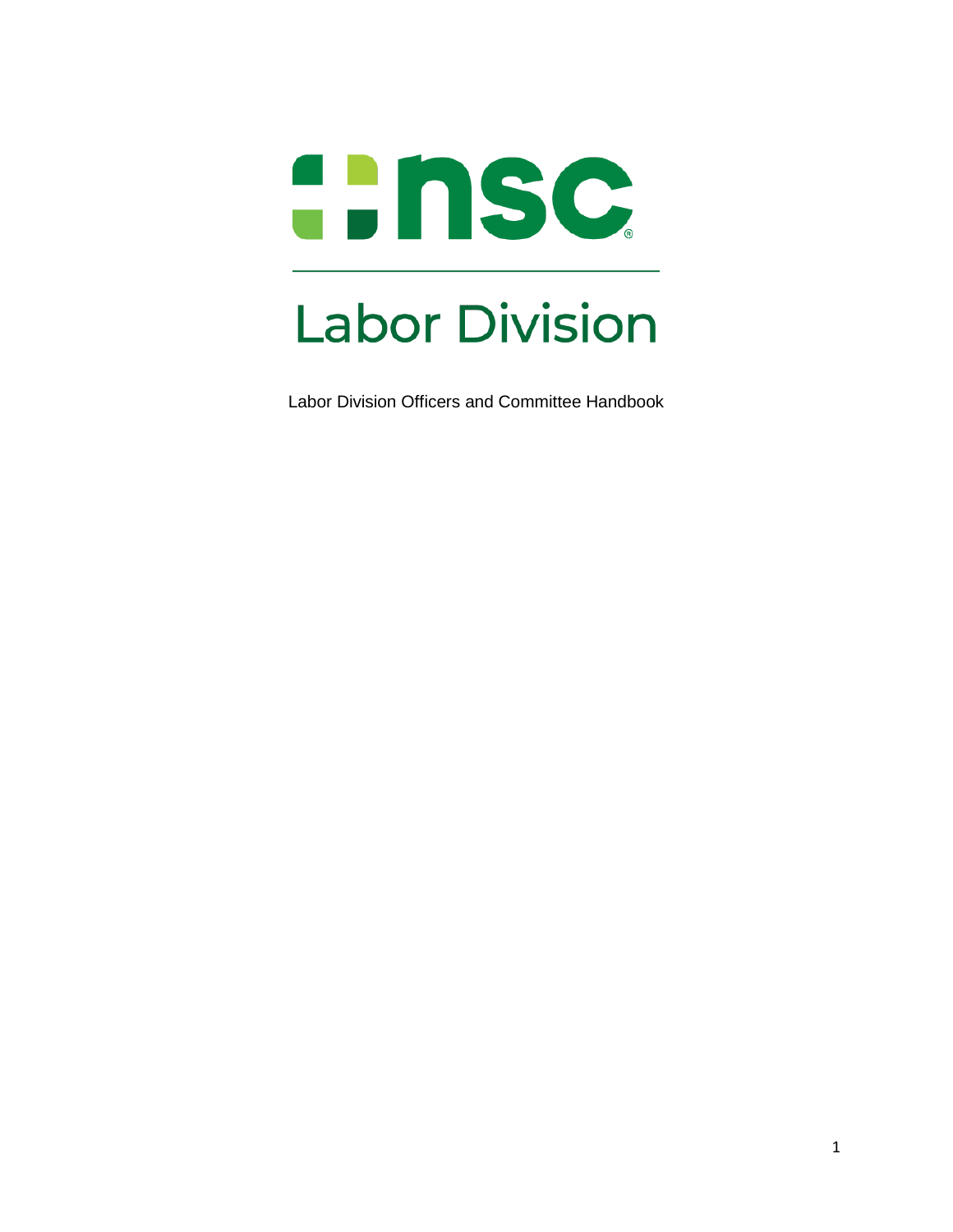# **FORWARD**

The National Safety Council Charter, Constitution and Bylaws, the Board of Directors Standards and Procedures, the Delegates Committee Standards and Operating Procedures and the Labor Division Operating Procedures guide the Labor Division. This Labor Division Officers and Committee Handbook is only a working guide for the members of the Division and does not supersede any of the above procedures. It is reviewed by the Executive Committee biannually (in odd years) and updates are presented to membership.

The handbook covers the organization of the Labor Division, its purpose, function, and relationship with other governing boards, committees and Divisions of the National Safety Council. Scope responsibilities of all committees are included in the Appendices.

## **ORGANIZATION OF THE NATIONAL SAFETY COUNCIL**

The National Safety Council is America's leading nonprofit safety advocate – and has been for over 100 years. As a mission-based organization, the Council focuses on eliminating the leading causes of preventable death so people can live their fullest lives. It focuses our efforts where we can make the greatest impact: [workplace,](https://www.nsc.org/workplace) [roadway](https://www.nsc.org/road) and [impairment.](https://www.nsc.org/workplace/safety-topics/impairment)

As a 501(c)(3) nonprofit, chartered by Congress, with local [Chapters,](https://www.nsc.org/company/chapters-training-centers#InplviewHash%27) [global](https://www.nsc.org/safety-training/international) networks and more than 50,000 members, NSC relies on philanthropic funds to advance its mission to keep people safe from the workplace to anyplace.

## **THE REWARDS OF MEMBERSHIP IN THE NATIONAL SAFETY COUNCIL**

Research shows safer workplaces save money and increase productivity, but more importantly, they create a mindset that values safety. NSC starts at work – where people put everyday strategies in place to solve problems. The NSC gives its member companies resources workers can actually use around risks they are actually facing, or will be. NSC helps create a culture of safety to not only make people safer at work but also because it has the potential to make people safer beyond the workplace.

NSC member employees have access to an unparalleled network of safety leaders. We tap the expertise, talent and passion of the networks - like the Labor Division - to develop research and ready-to-use toolkits to help companies tackle important issues affecting their workers. Every one of the member organizations and strategic partners have one thing in common: a commitment to enable people to live their fullest lives.

## **LABOR DIVISION**

The Labor Division is one of four affinity-based Divisions within the National Safety Council, and is designed to meet the specific needs of the union-based membership, regardless of industry. The Labor Division works with other Divisions, governmental representatives and others who are concerned with safety, health and environmental issues affecting the labor force. Through active participation in 18 committees, Labor Division members benefit from the education and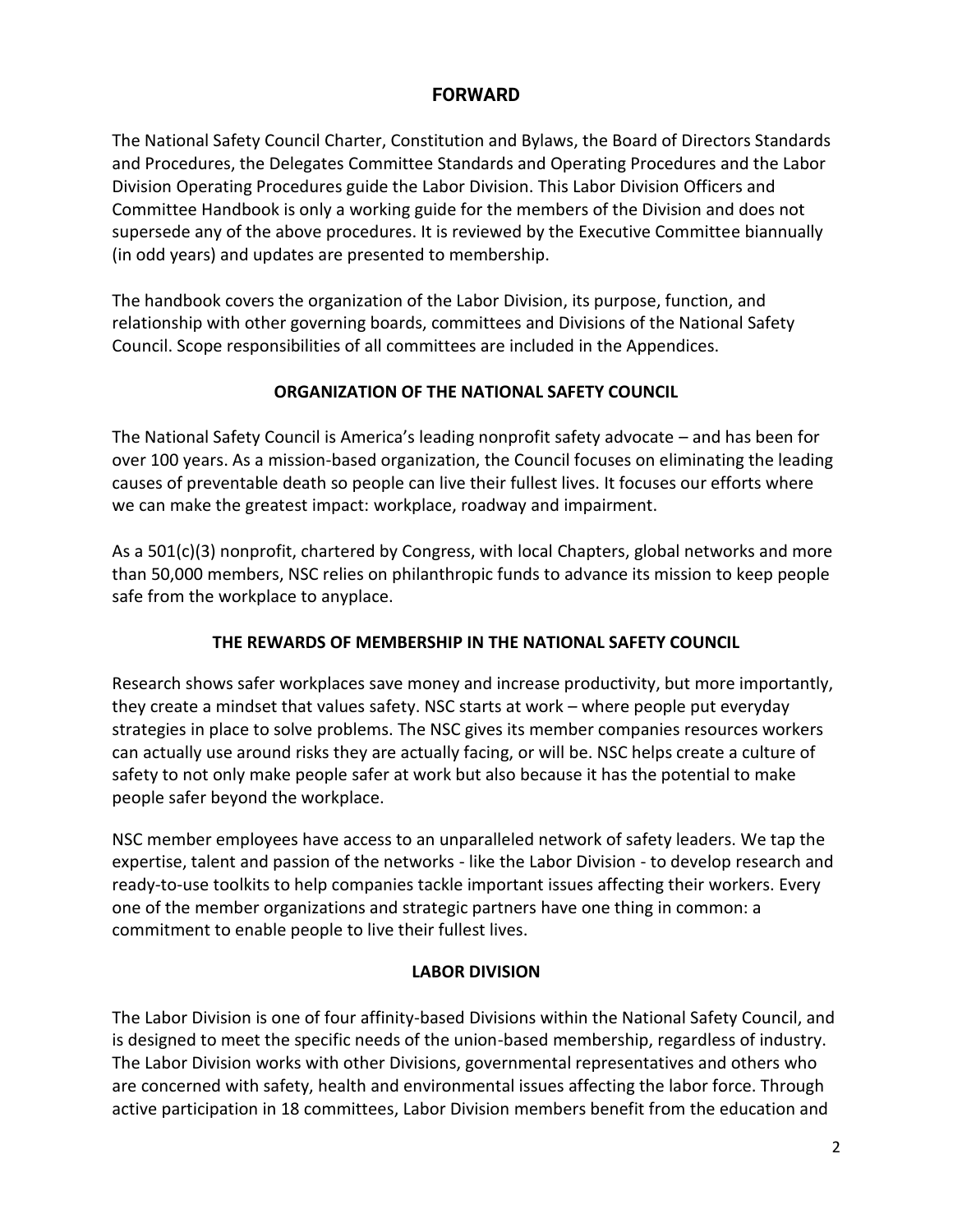networking opportunities and are directly involved in adding value to policy statements, programs, research and the National Safety Council's overall effectiveness in helping members prevent injuries and fatalities.

The Labor Division is not a place to discuss matters other than safety and health as is stated at the beginning of every meeting:

*"The Labor Division of the National Safety Council is a place where representatives of the various branches of labor can get together solely to discuss and share information concerning the safety and health of those we represent. To better carry out these objectives, any discussion of inter-union or intra-union matters other than safety and health will be ruled out of order."*

#### **MEMBERSHIP**

The membership of the Labor Division consists of representatives of international unions; national unions; local central Union bodies; local unions; trade councils and representatives of governmental departments, federal, state and provincial dealing with organized labor's interest in safety and health.

To be a member of the Labor Division you must belong to a labor union organization that is a member/affiliate of the National Safety Council or be a union employee of an employer that is a member of the National Safety Council. Governmental representatives, such as OSHA Labor Liaisons, are excepted from this requirement. No additional dues are required for membership in the Labor Division.

## **LABOR DIVISION COMMITTEES**

Labor Division Committees provide a forum for members to educate, network, develop laborspecific programs and exchange information on leading-edge topics in safety, health and the environment with other labor safety and health activists, advocates and professionals. Division members are encouraged to be a part of the professional- and special-interest Committees of their choosing, and are encouraged to participate in administrative committees.

Each Division member should participate directly on one committee in each category if possible. Descriptions of each committee can be found later in this handbook. If there is not sufficient balance to staff a committee, the Division Chair may either choose to put the Committee on hiatus or may appoint members to committees. Every effort will be made to consider preferences of the members, subject to sufficient balance to staff the committee.

Professional and special interest committees should consider relevant educational components as part of their agenda when possible. Committees may initiate new activities or services after a discussion in the Committee meeting and a presentation of recommendations to the Executive Committee of the Labor Division. Following Executive Committee approval, the National Safety Council management and Labor Division membership will be approached for authorization.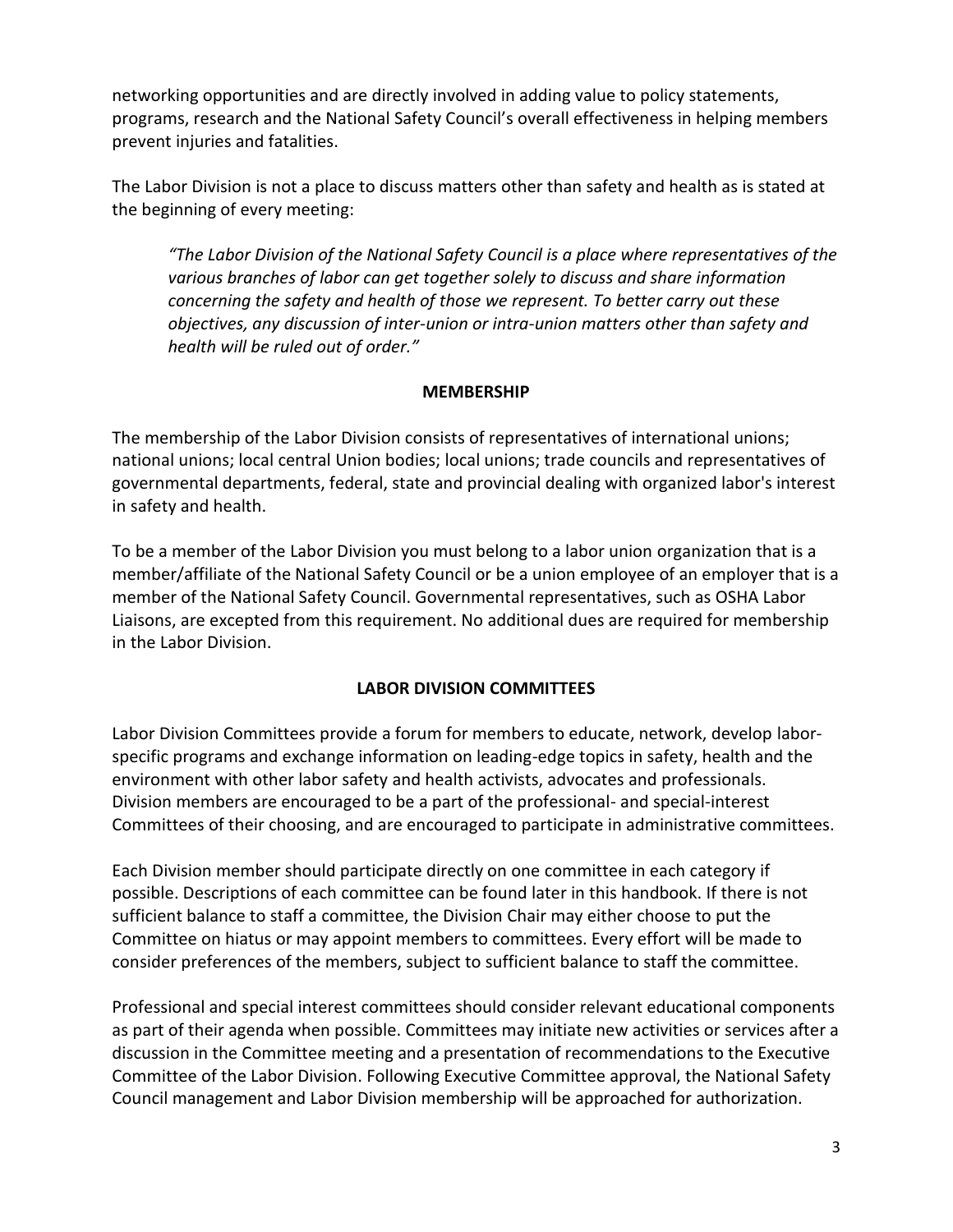## **Administrative Committees** (Appendix I)

Awards Community Service/Public Safety and Health Membership Operation Plan & Council Policies Program Planning Promotion of Training and Education in Safety and Health Welcoming

## **Special Interest Committees** (Appendix II)

Ergonomics Safety and Health Government, Labor Agencies and Standards Occupational Driver Safety and Health Occupational and Environmental Health Senior Safety Advocates Troubled Worker Safety and Health

#### **Professional Interest Committees** (Appendix III)

Construction Safety and Health Industrial Safety and Health Maritime Industries Safety and Health Transportation Safety and Health Utilities Safety and Health

## **Executive, Nominating and Special Committees** (Appendix IV)

The composition, scope and responsibilities of each of these committees are defined in the Labor Division Operating Procedures.

## **DIVISION PROJECTS AND ACTIVITIES**

Working within the Labor Division or directly with the National Safety Council staff, members become invaluable resources not only to the National Safety Council, but also for themselves. Division members compile their own technical publications, serve as technical advisors and conduct research on evolving safety, health and environmental issues. They create educational and professional development training sessions. They are also a valuable link to other important and allied organizations.

These projects can be shared with the Labor Division community via the NSC Division webpage. Please contact [divisions@nsc.org](mailto:divisions@nsc.org) for more information on how to add something to the page.

#### **MEETINGS**

Division meetings provide professional networking, benchmarking and information exchange among labor's safety interested members worldwide. There are two meetings held virtually, in-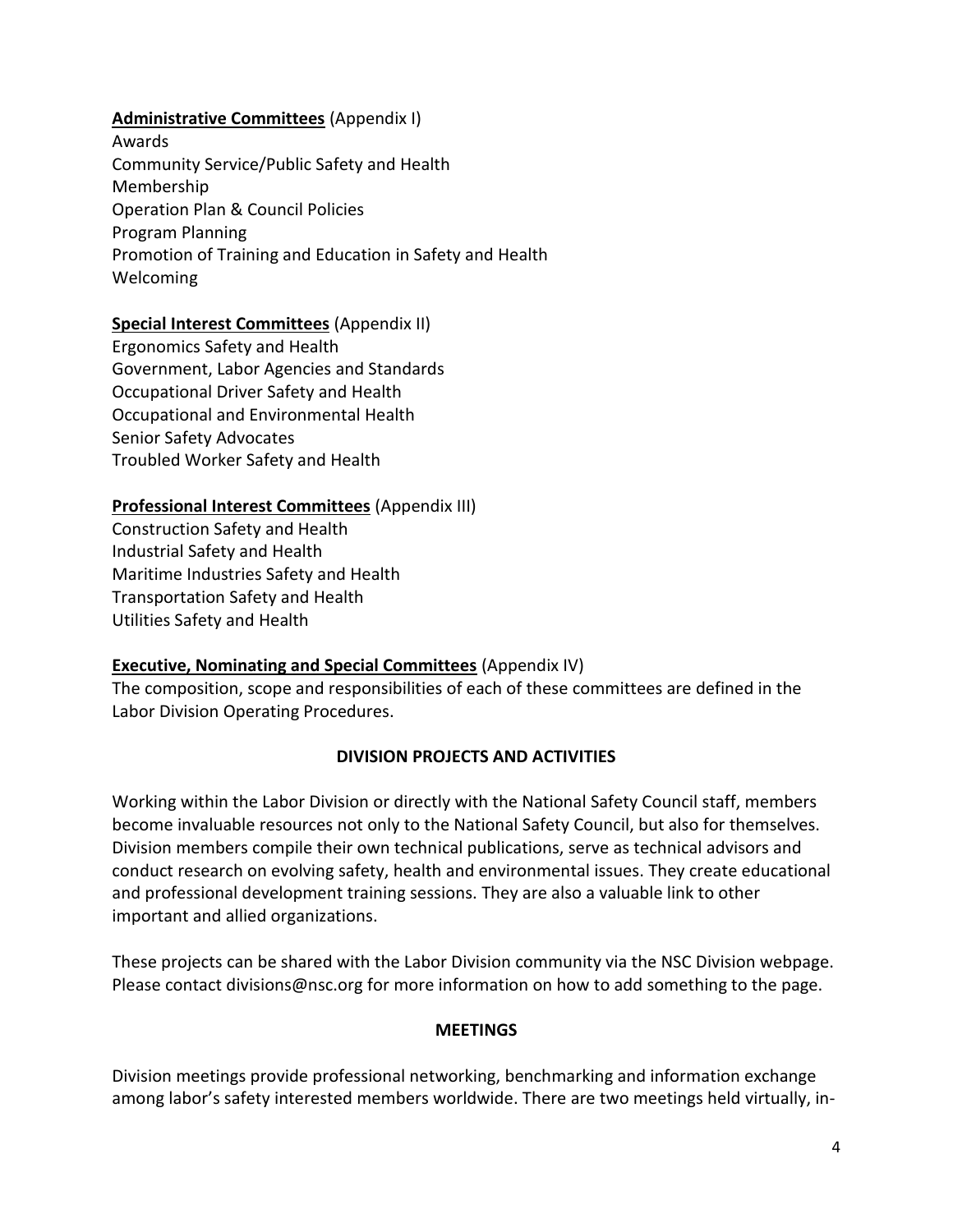person or a combination thereof each year; one in conjunction with the annual NSC Safety Congress & Expo and the other is held in the spring.

The city for the Spring Meeting is recommended by the Chair of the Labor Division, confirmed by NSC, and is chosen based on appropriate hotel availability, other NSC events happening in the area, or other partner events. They are often hosted by one or more International, National or Local Unions.

#### **AWARDS**

The Labor Division offers its own Safety Awards Program for recognizing and rewarding local unions and individual union members for outstanding safety and health performance. Individual Awards include Outstanding Service to Safety, Meritorious Service to Safety and the Presidents Letter. Organizational awards include the Award of Honor, Award of Merit, Award of Commendation and the President's Letter. These awards, along with a Volunteer Recognition Award for special consideration of service to the Division and presented by the Chair of the Division, are presented at the awards banquet during the fall meeting.

The most prestigious Labor Division award is the "Edward Egan Soldier of Safety Certificate" in honor of the late Ed Egan, a long-time member of the Labor Division. This certificate is presented each year at the spring meeting awards banquet.

The most prestigious individual award given by NSC is the Distinguished Service to Safety Award, presented at the opening session of the NSC Safety Congress & Expo. Nomination procedure for this and other NSC Awards can be found at nsc.org/awards.

## **OBJECTIVES AND ACTIVITIES**

As a leader in safety, the Labor Division promotes the following objectives:

- To partner with the National Safety Council and its audiences to promote intensive and continuing programs to affect significant reductions injuries and illnesses from the workplace to everyplace.
- To advise the National Safety Council of the Labor Division's opinions on various safety and health legislation and appropriations that may require testimony or statements from the Council.
- To encourage and cooperate in the development of adequate standards and codes and regulations by agencies charged with the duty of administering them.
- To help implement the real acceptance by all employers of their primary responsibility for safety and health. This means:
	- o Employers should construct and maintain their place of employment so that safety and health is given equal importance with production
	- $\circ$  The place of employment, machines and equipment be provided with adequate engineering controls, safety devices and safeguards
	- o When necessary, employers provide personal protective equipment that properly fits each worker and the job they are assigned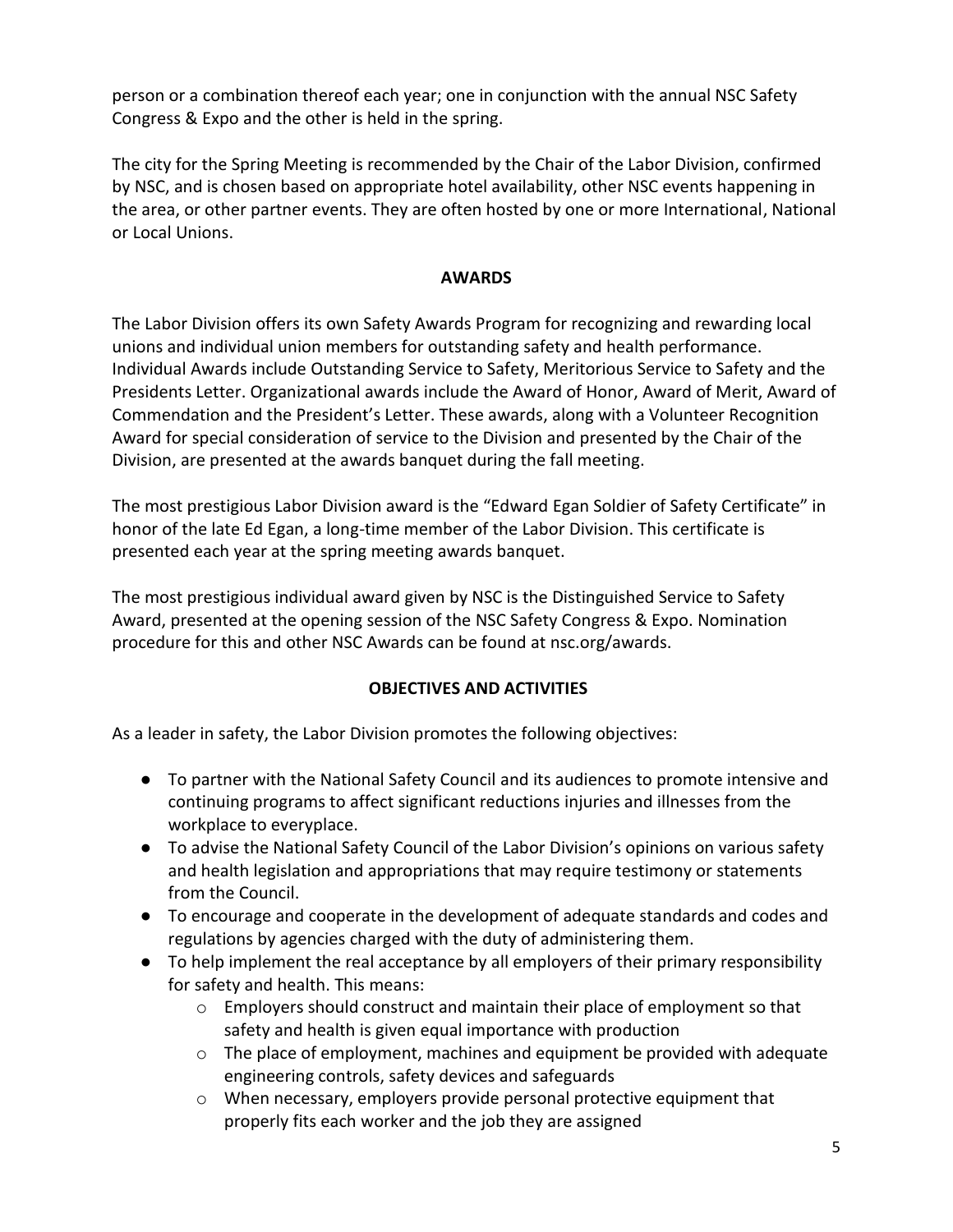- o Employers train workers in equipment use, safety hazards associated with the equipment or role, and institute a dynamic program of incident prevention and health education with trained personnel to accomplish that objective;
- $\circ$  Everything reasonably necessary will be done to protect the life, health and welfare of the employees.
- To encourage labor groups to recommend workers:
	- o Use safe methods
	- o Observe reasonable rules and procedures
	- $\circ$  Use all necessary safety and health devices, safeguards and personal protective devices
	- o Do nothing to damage or in any way interfere with the operation of said devices
	- o Cooperate with injury prevention and health programs of the employer
	- $\circ$  Do everything reasonably necessary to protect themselves and the life, health and welfare of their fellow workers.
- To acknowledge the right of the employee to safe and healthy working conditions.
- To urge international and national unions to include a complete safety and health policy as a part of each constitution.
- To encourage international and national unions to include programs for safety and health on the agenda of every convention.

# **Activities**

The Labor Division implements the aforementioned priorities in these ways:

- Organize, promote, and sponsor safety and health educational sessions training courses for furthering the practical understanding of injury and illness prevention by labor union officers and their members.
- Encourage national and international unions and their locals (, with the consent of their national organizations when required), to become members of the National Safety Council.
- Stimulate incident accident prevention activity by labor organizations at the international union, state and local central body and local union levels.
- Collect, correlate, publish and disseminate educational and informative data relative to injury and disease prevention and occupational health. The Labor Division recommends the use of appropriate National Safety Council publications when possible.
- Provide the National Safety Council with the Division's opinions regarding federal and state safety and health legislation, which may require Council testimony or statements.
- Encourage labor organizations to develop safety and health representatives and promote safety and health training opportunities for full or part-time officers, staff members, stewards and members of safety and health committees.
- Encourage voluntary coordination between all groups interested in safety and health in order to promote the most effective safety and health programs possible.
- Advise the National Safety Council of labor organization policies, objectives and programs, and invites support and cooperation.
- Sponsor, develops and conducts programs for the presentation and discussion of papers and data related to injury and illness prevention.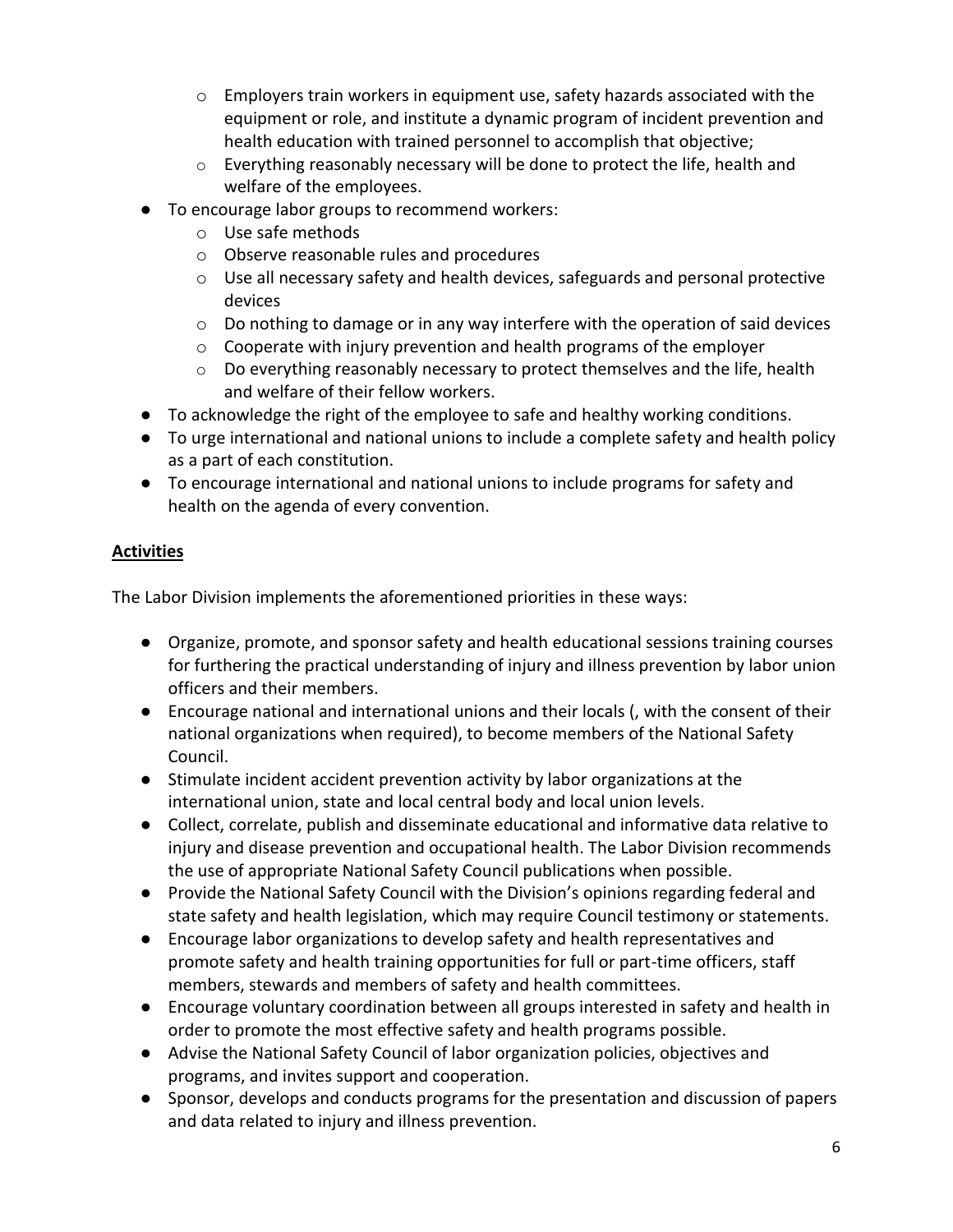● Conduct, sponsor and encourage studies, research, and investigations pertaining to occupational health and incident accident prevention.

#### **Executive Committee**

The Division Executive Committee shall consist of all active past Vice Presidents for the Labor Division, the current Vice President for the Division, Chair and Vice-Chair of the Division, active past Division Chairs, labor members of the Council's Board of Delegates and the Board of Directors, Division Committee Chairs and Vice-Chairs (having a voice but no vote). Votes without a quorum present will be non-binding. Details on the operations of the Executive Committee can be found in the Standards and Operating Procedures, Section 9.

#### **Division Officers**

The Division is guided by a Chair and a Vice-Chair, Secretary and Vice-President for the Division. The immediate past Chair shall serve as Secretary of the Division. Duties of the officers are explained in the Operating Procedures, Section 7.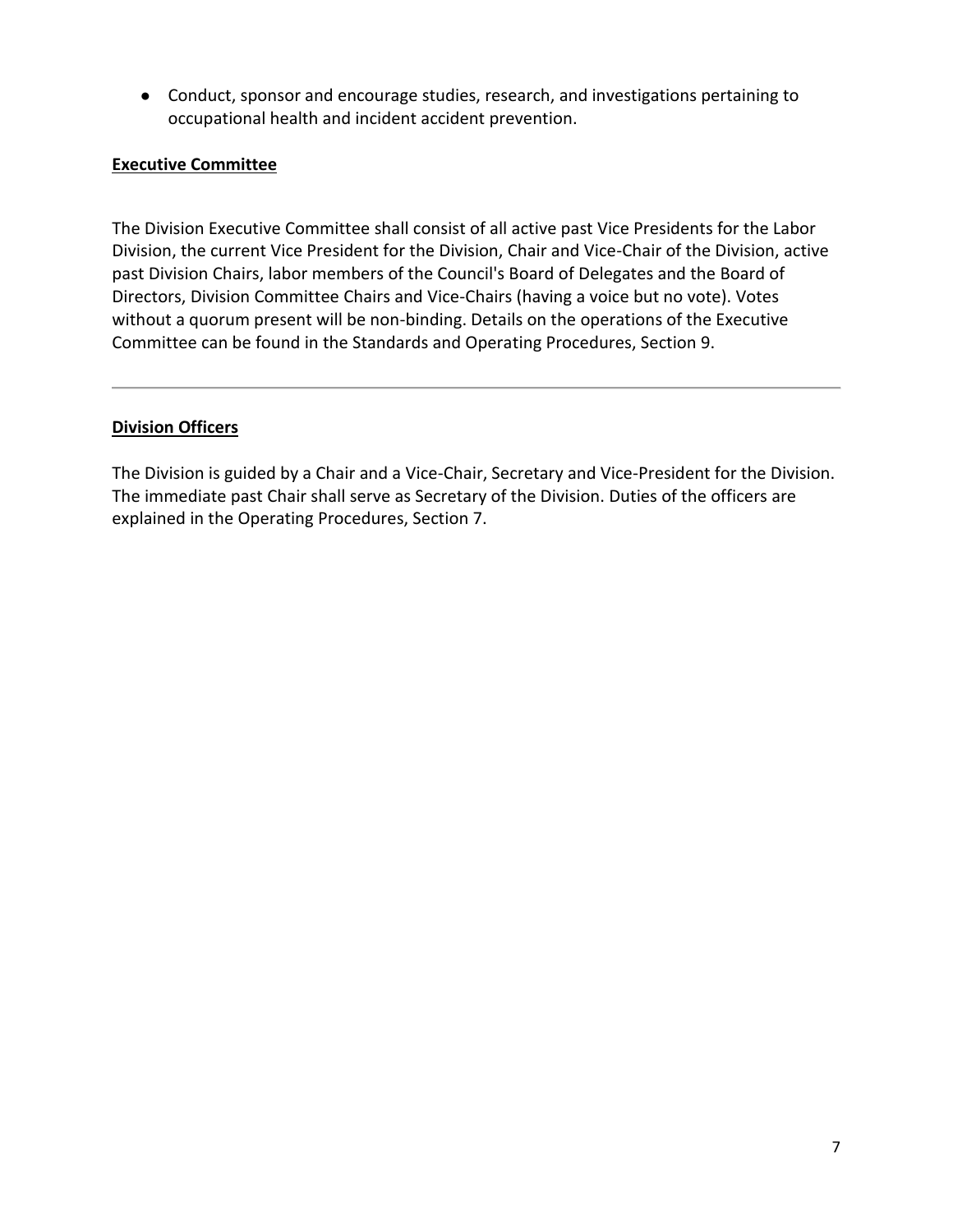# *APPENDIX I ADMINISTRATIVE COMMITTEES*

#### **AWARDS COMMITTEE**

#### **COMPOSITION**

The Awards Committee should be composed of a chair and vice-chair and Division members representing various labor organizations who are interested in seeing that a fair and efficient awards and recognition program is conducted.

When possible, this committee should be staffed by members representing various categories of labor organizations, such as international unions, local unions, central bodies, governmental agencies, etc.

#### **SCOPE**

This committee ensures that the labor awards and recognition program is promoted, attractive and fair. The program must reward those labor organizations and individuals who are members in the NSC Labor Division and are doing outstanding work in the prevention of injuries and illnesses. The committee shall maintain a standard of judging which will guarantee the high prestige of the awards.

- Meet two (2) times a year in alignment with each Division meeting.
- Provide an agenda to all committee members at each meeting.
- Prepare written minutes of each meeting for inclusion in the Division minutes.
- Contact all award recipients informing them that they have earned an award, that the recognition must not be held confidential until after the formal presentation ceremony, and ensure acceptance from the recipient or someone on their behalf.
- Maintain the program and procedures to allow for award availability for Division members.
- Obtain prior approval from the National Safety Council for any change in existing programs or new awards.
- Publicize and promote the award program to ensure participation
- Plan and participate in the award presentation during the fall meeting.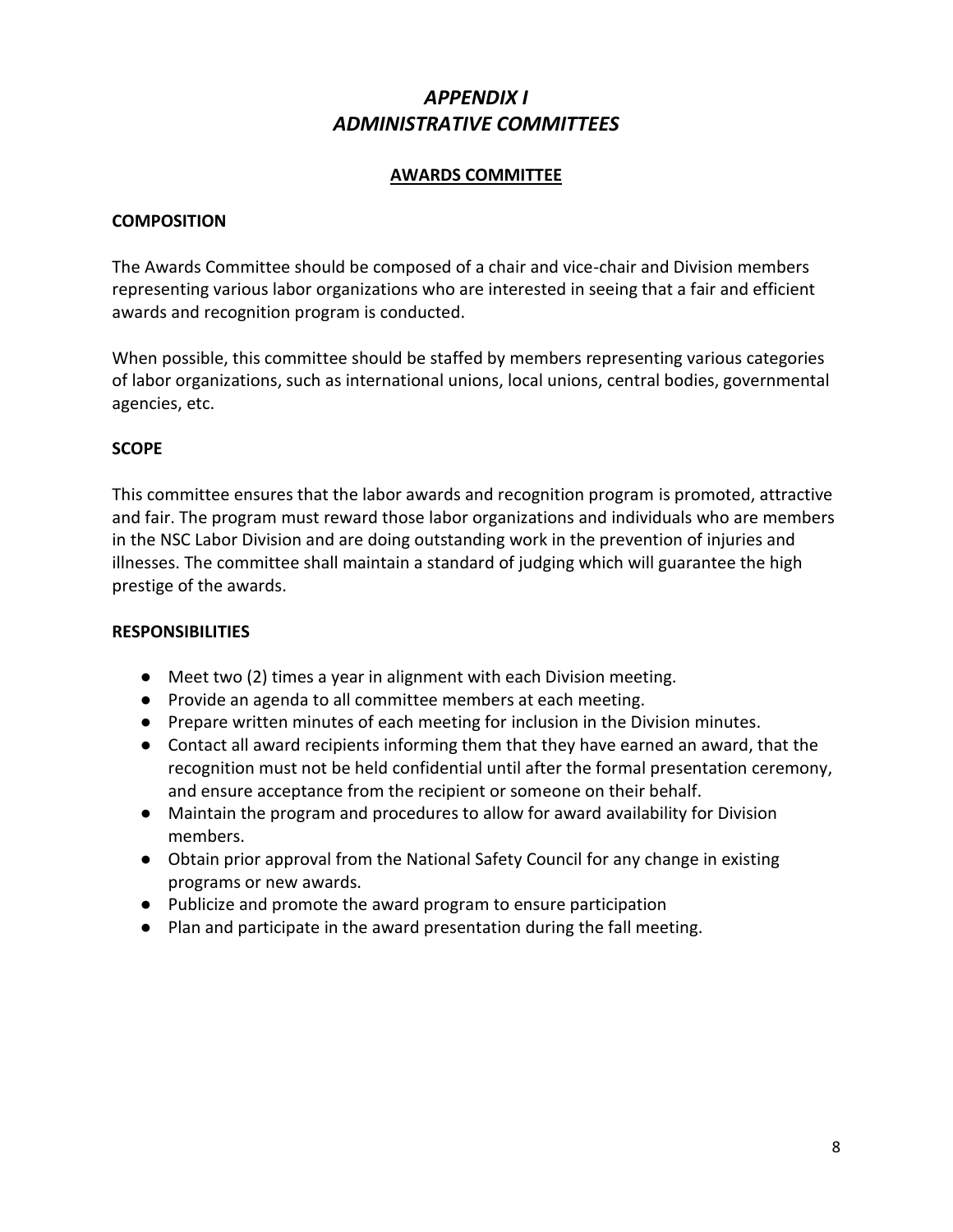## **COMMUNITY SERVICE/PUBLIC SAFETY AND HEALTH**

#### **COMPOSITION**

The Committee should be composed of a chair and vice-chair and Labor Division members representing a variety of Labor unions who are interested in off-the-job safety and health, i.e., public safety, fire safety, home safety, recreational practices, and driver improvement programs.

#### **SCOPE**

This committee informs Labor that an off-the-job safety and health program should be developed and maintained to protect the health and welfare of members and their families. It should encourage all unions to become sponsoring agencies in the Defensive Driving Course (DDC) so this course can be provided to workers and their family members who drive.

- Meets two (2) times a year in alignment with each Division meeting.
- Provide an agenda to all committee members at each meeting.
- Prepare written minutes of each meeting for inclusion in the Division minutes.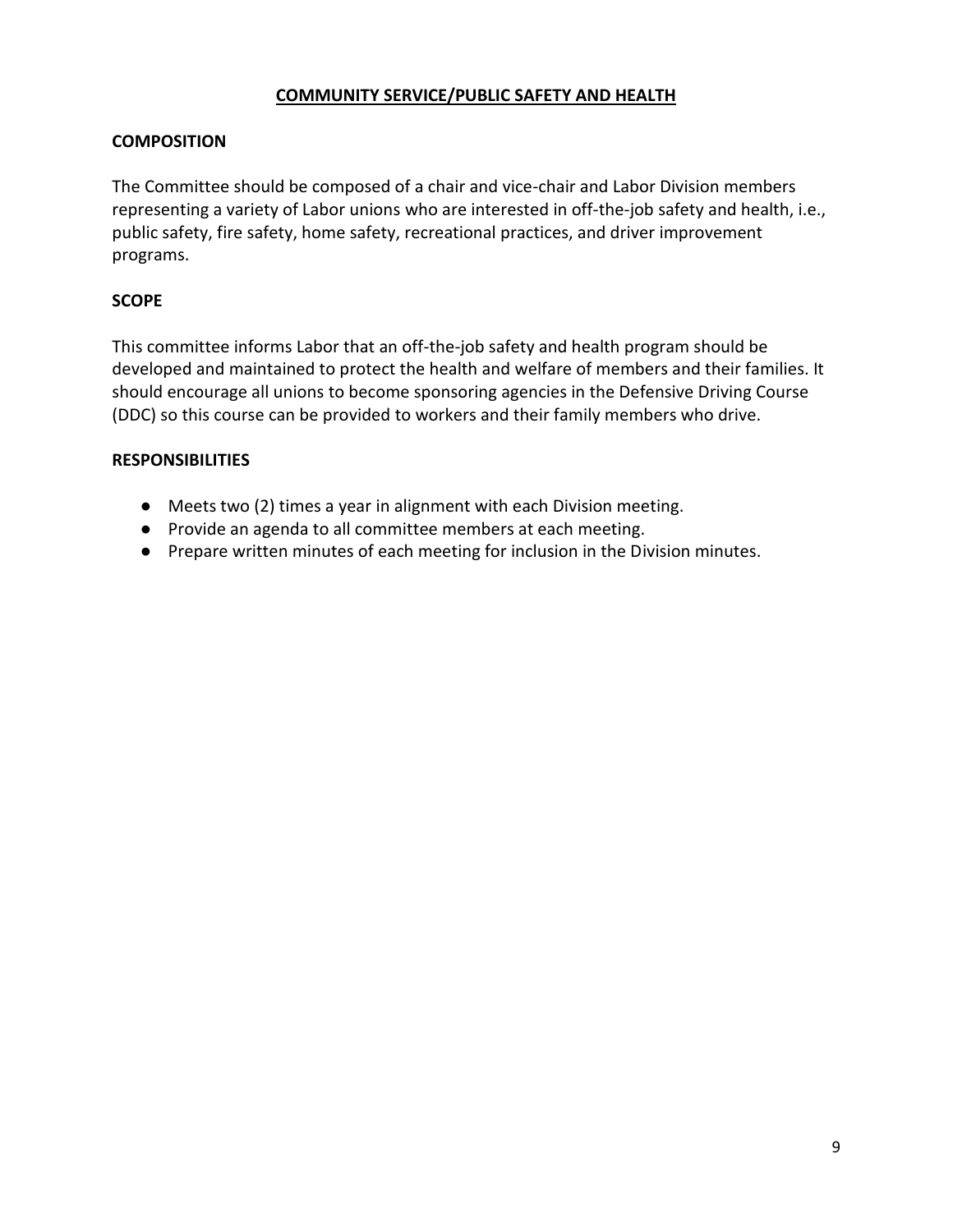#### **MEMBERSHIP COMMITTEE**

## **COMPOSITION**

The Membership Committee should be composed of a chair and vice-chair and Labor Division members, representing various labor organizations, who are interested in promoting the Labor Division to non-member audiences.

The committee members should be familiar with the NSC member benefits of the Council or interested in learning about the services. They should also have a desire to increase the Labor membership of the National Safety Council Labor Division.

## **SCOPE**

This committee maintains current National Safety Council Labor membership lists, avoids cancellations, and attracts new members.

- Meets two (2) times a year in alignment with each Division meeting.
- Provide an agenda to all committee members at each meeting.
- Prepare written minutes of each meeting for inclusion in the Division minutes.
- Keep a continuous record of the National Safety Council Labor membership and contact information.
- Review membership information materials and recommend updates.
- Recommend and participate in membership drives.
- Establish means of welcoming new members and advising them on how National Safety Council services can be utilized.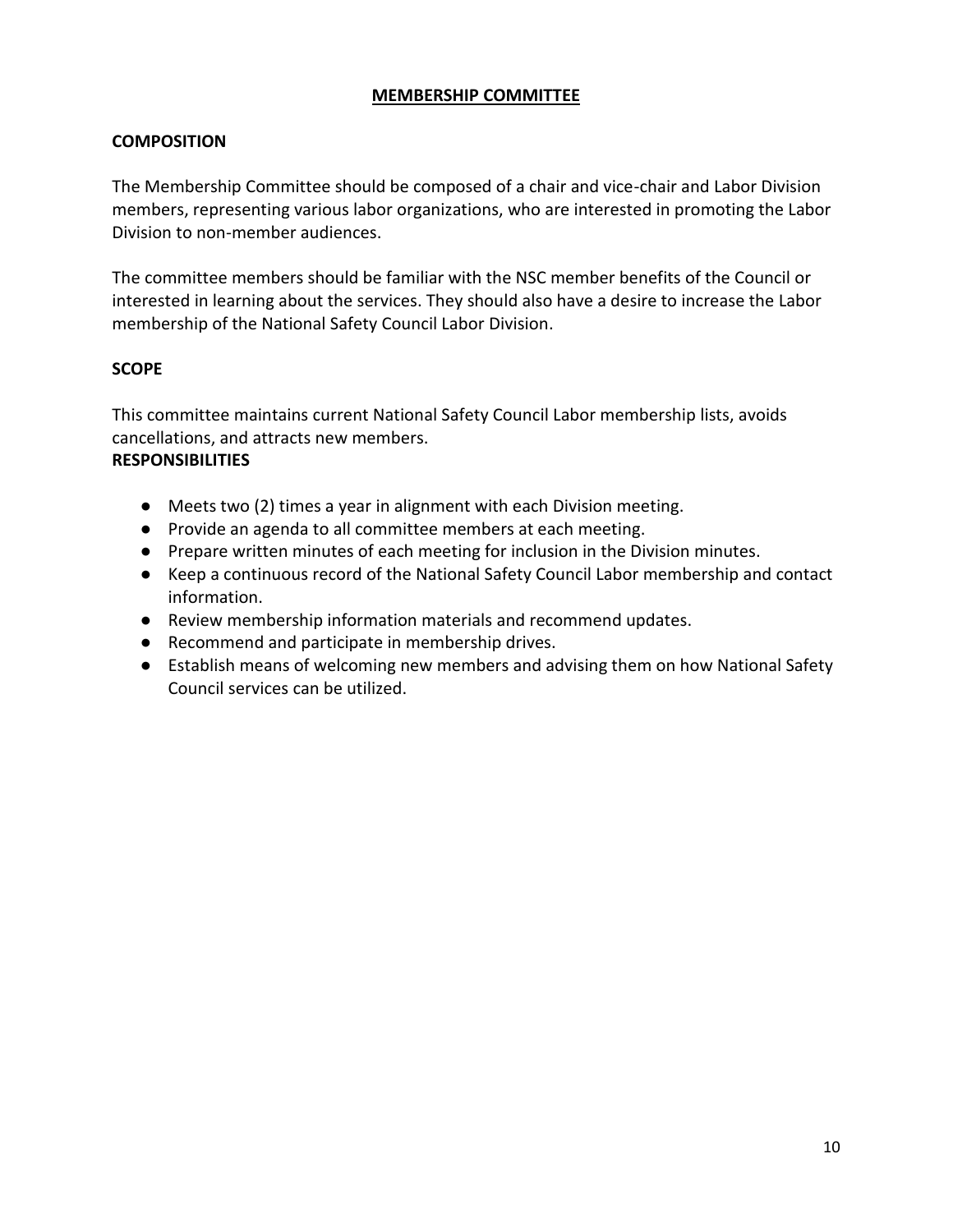## **OPERATIONS PLAN AND COUNCIL POLICY**

## **COMPOSITION**

The Operations Plan and Council Policy Committee should be composed of a chair and vicechair and Labor Division members who are interested in the operations of the Labor Division and how it interacts with the Council.

This committee reports to the Executive Committee

#### **SCOPE**

The committee will review changes in the Labor Division Operating Procedures and Handbook biannually and review new programs or activities with Council staff to ensure alignment with Council mission and strategic plan.

- Meets two (2) times a year in alignment with each Division meeting.
- Provide an agenda to all committee members at each meeting.
- Prepare written minutes of each meeting for inclusion in the Division minutes.
- Be responsible to review, develop and interpret Division Operating Procedures and process as required by the Division and NSC Boards for recommendation to the Executive Committee to enhance the effective conduct of Division activities.
- The Division Chairman will have discretion as to where the Committee will meet and be placed in the agenda.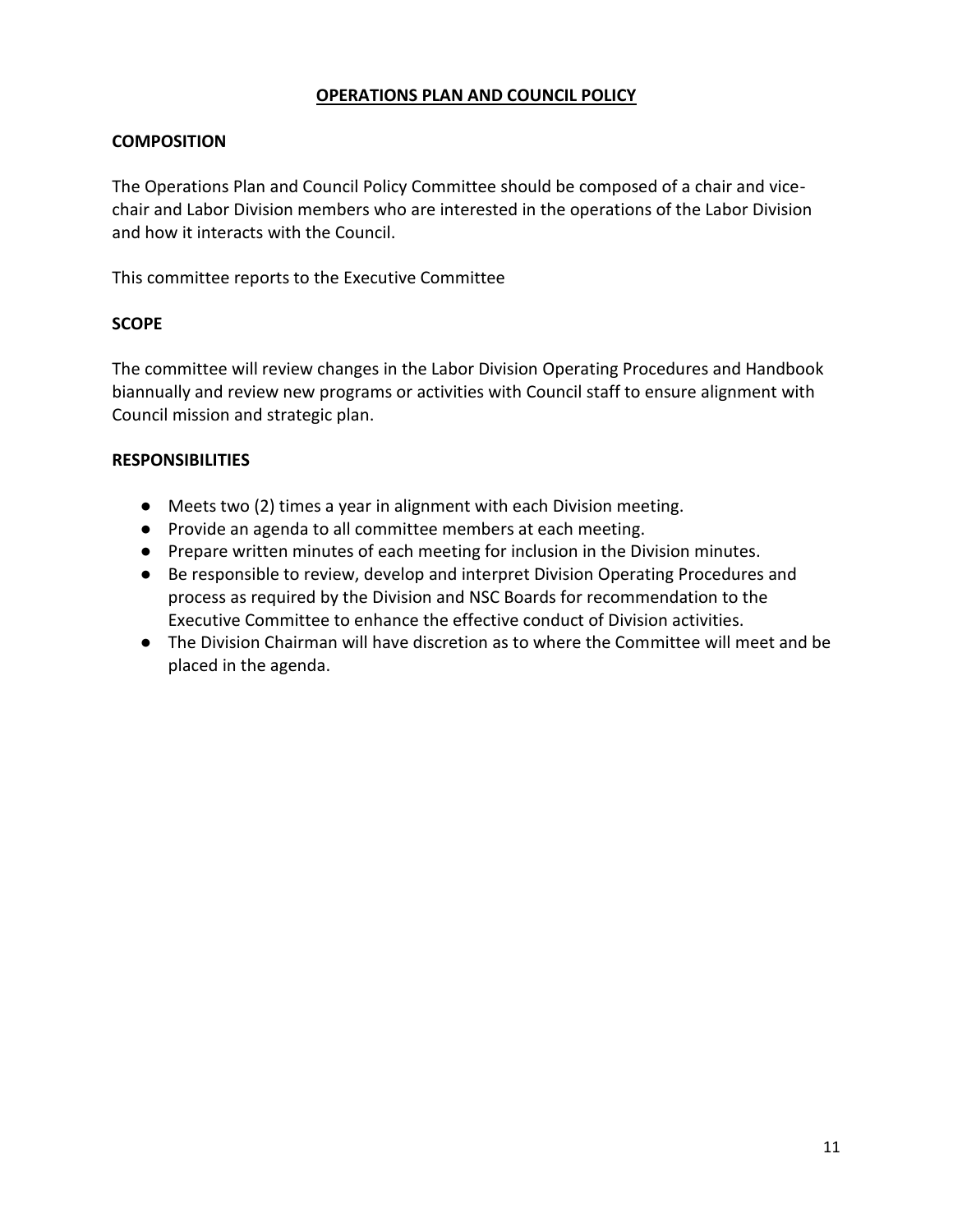## **PROGRAM PLANNING COMMITTEE**

## **COMPOSITION**

The Program Planning is composed of a chair and vice-chair and Division members, representing various labor organizations, including all committee chairs.

## **SCOPE**

The Program Planning Committee recommends the type and subject of the programs for educational programs for the Division and during committee presentations.

- Meets two (2) times a year in alignment with each Division meeting, as well as virtual meetings as directed by the committee Chair.
- Provide an agenda to all committee members at each meeting.
- Prepare written minutes of each meeting for inclusion in the Division minutes.
- Recommends topics and speakers to the chair for consideration.
- The Division Chair then coordinates with the Council and other committees to invite prospective speakers.
- The Division Chair will work with Council staff to coordinate the Division agenda. Speakers will work directly with Council staff to ensure proper audio/visual equipment is available.
- This committee shall schedule hosts and moderators for each speaker. Outgoing Program Planning Committee chair must be sure to pass on their complete files of correspondence and helpful suggestions to the incoming chair.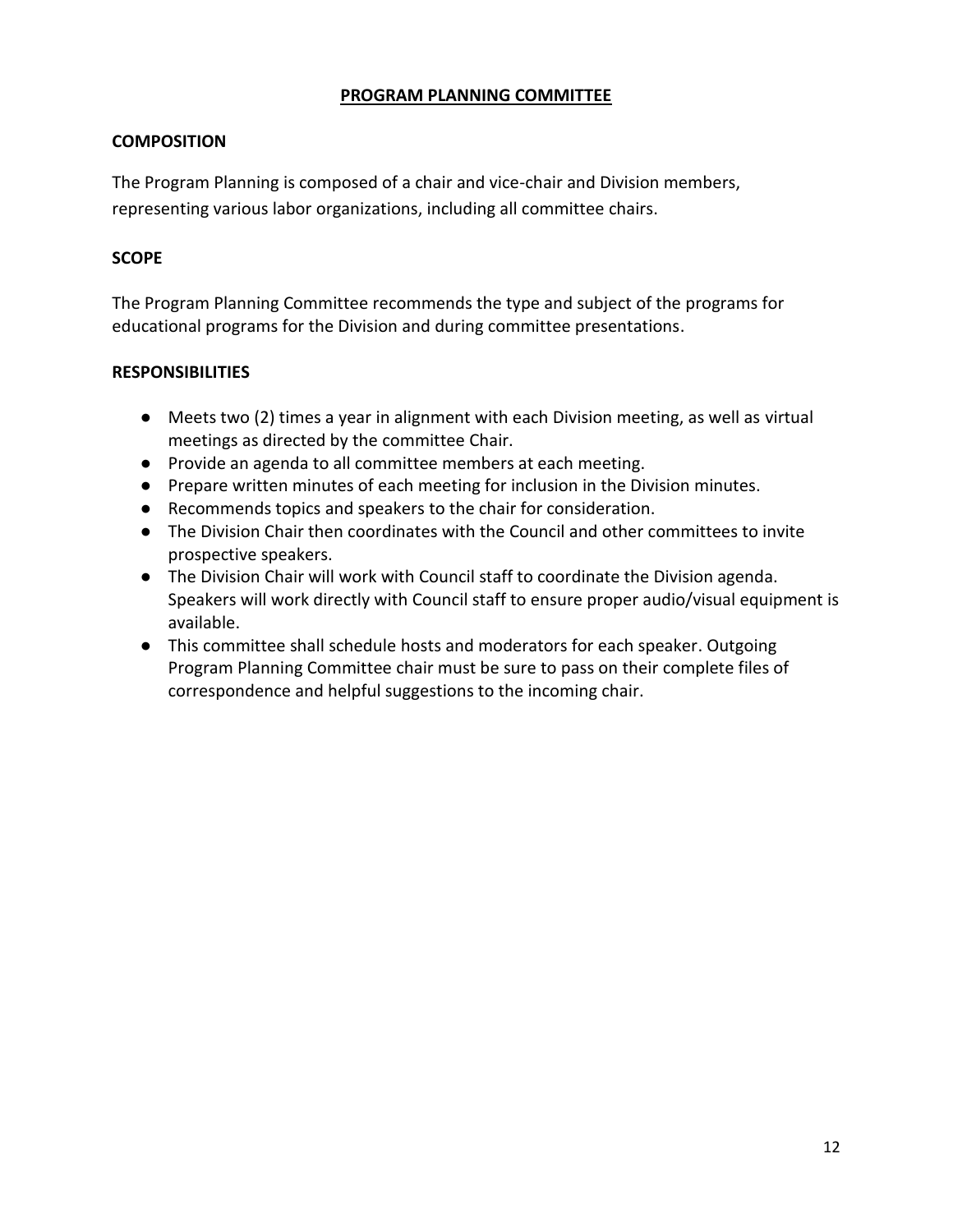## **PROMOTION OF TRAINING AND EDUCATION IN SAFETY AND HEALTH**

#### **COMPOSITION**

The Promotion of Training and Education in Safety and Health Committee should be composed of a chair and vice-chair and Division members, representing various labor organizations with varied hazards, who are interested in promoting safety and health education for labor audiences. When possible, committee members should have competency in writing, editing, publicity and training experience.

#### **SCOPE**

This committee conducts and sponsors safety and health training and education courses and publicizes these courses, as well as Division and committee meetings and activities. When relevant, this committee will coordinate educational offerings with the Program Planning Committee.

- Meets two (2) times a year in alignment with each Division meeting.
- Provide an agenda to all committee members at each meeting.
- Prepare written minutes of each meeting for inclusion in the Division minutes.
- Publicize to the Division current labor safety and health training and education courses.
- Promote new labor safety and health training courses by assisting in making arrangements, teaching and reviewing text materials.
- Stimulate safety and health training and education in apprenticeship courses conducted by all organizations.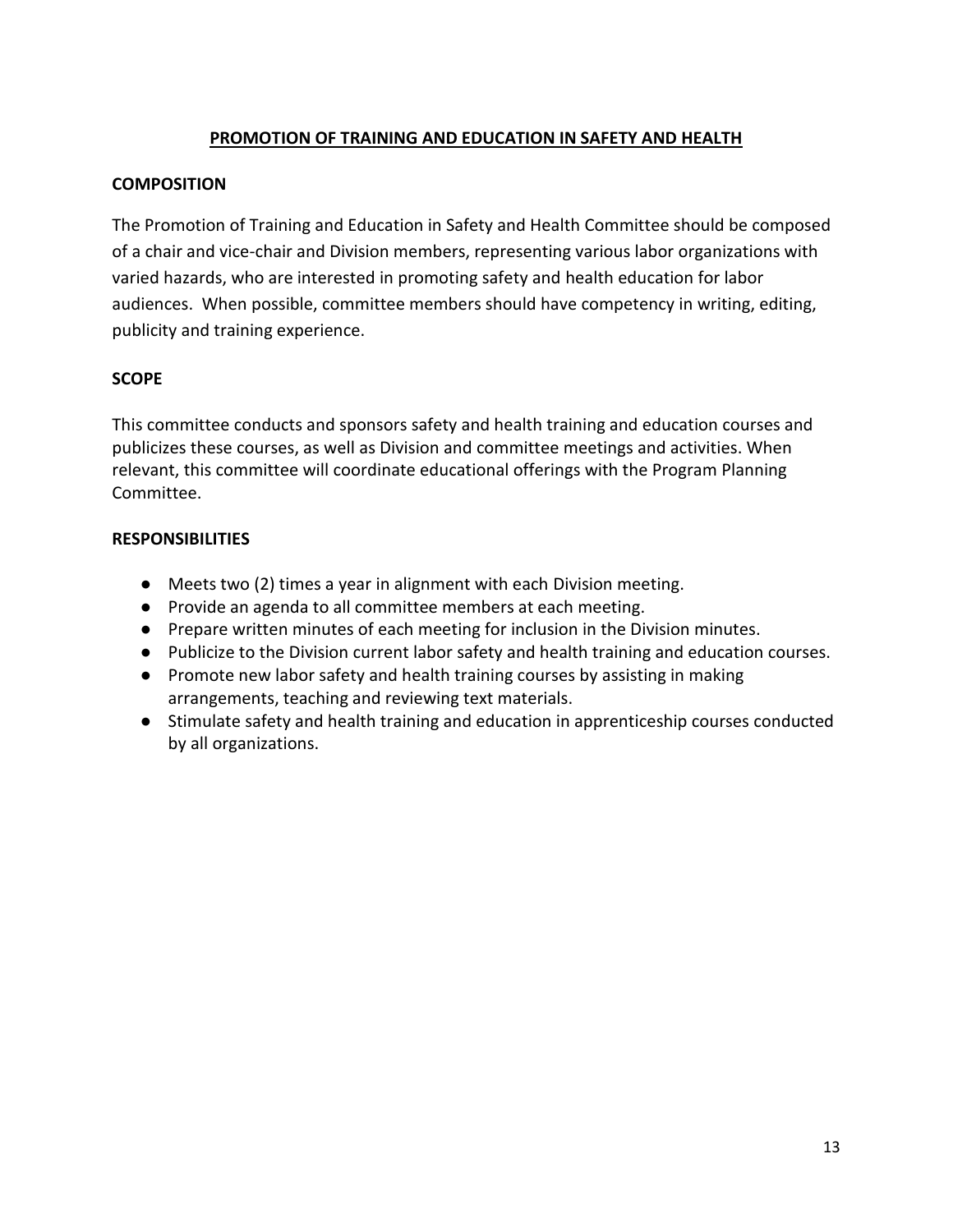# *APPENDIX II SPECIAL INTEREST COMMITTEES*

#### **ERGONOMICS SAFETY AND HEALTH COMMITTEE**

#### **COMPOSITION**

The Ergonomics Committee should be composed of a chair and vice-chair and Division members, representing various labor organizations with varied hazards, who are interested in or familiar with ergonomics and the role ergonomics related considerations have in a safe and healthy workplace.

#### **SCOPE**

This committee is responsible for keeping the Division and Council labor members advised of existing ergonomics programs and techniques that are of interest to members of the Labor Division and its audiences.

- Meets two (2) times a year in alignment with each Division meeting.
- Provide an agenda to all committee members at each meeting.
- Prepare written minutes of each meeting for inclusion in the Division minutes.
- Assist the Program Planning Committee, when requested, with setting up programs concerning ergonomics.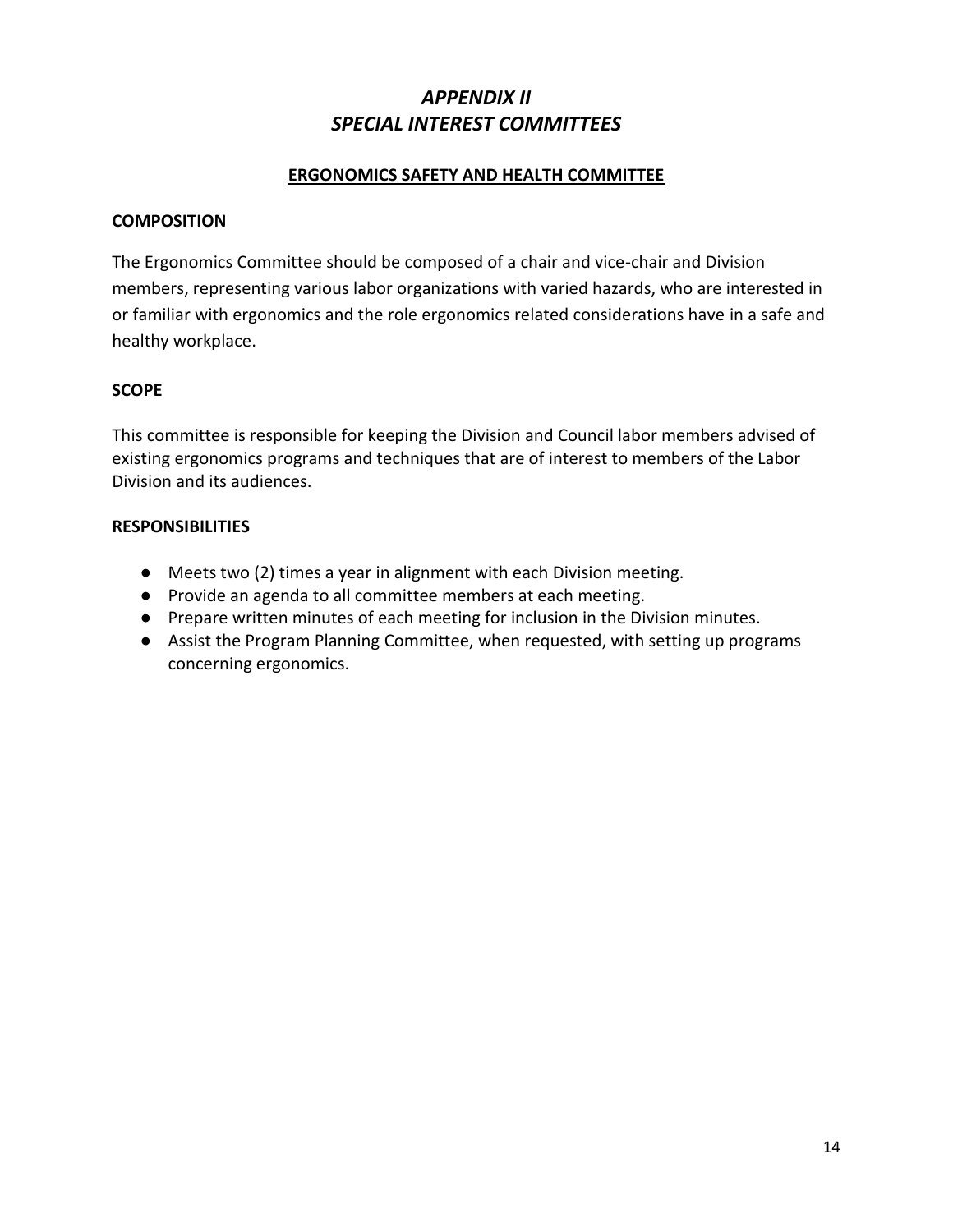#### **GOVERNMENT LABOR AGENCIES AND STANDARDS COMMITTEE**

## **COMPOSITION**

The Government Labor Agencies and Standards Committee should be composed of a chair and vice-chair and Division members, representing various labor organizations, who are interested in the development and operations of the safety and health activities of government and labor agencies and safety and health standards. The members should represent unions, state and local labor bodies, the U. S. Department of Labor and state labor departments.

#### **SCOPE**

This committee is committed to the fair development of accurate and effective safety and health standards.

- Meets two (2) times a year in alignment with each Division meeting.
- Provide an agenda to all committee members at each meeting.
- Prepare written minutes of each meeting for inclusion in the Division minutes.
- Assist the Program Planning Committee, when requested, with setting up programs on regulatory or government updates.
- Advise the National Safety Council as to how it may be of assistance in progressive development and improvement of safety and health activities within the government, private standard setting groups and labor agencies.
- Assist the National Safety Council in the development and strengthening of working relations (or relationships) with Labor Agencies
- Assist the Labor Division and National Safety Council with the latest development of and changes to Regulatory Safety and Health Standards.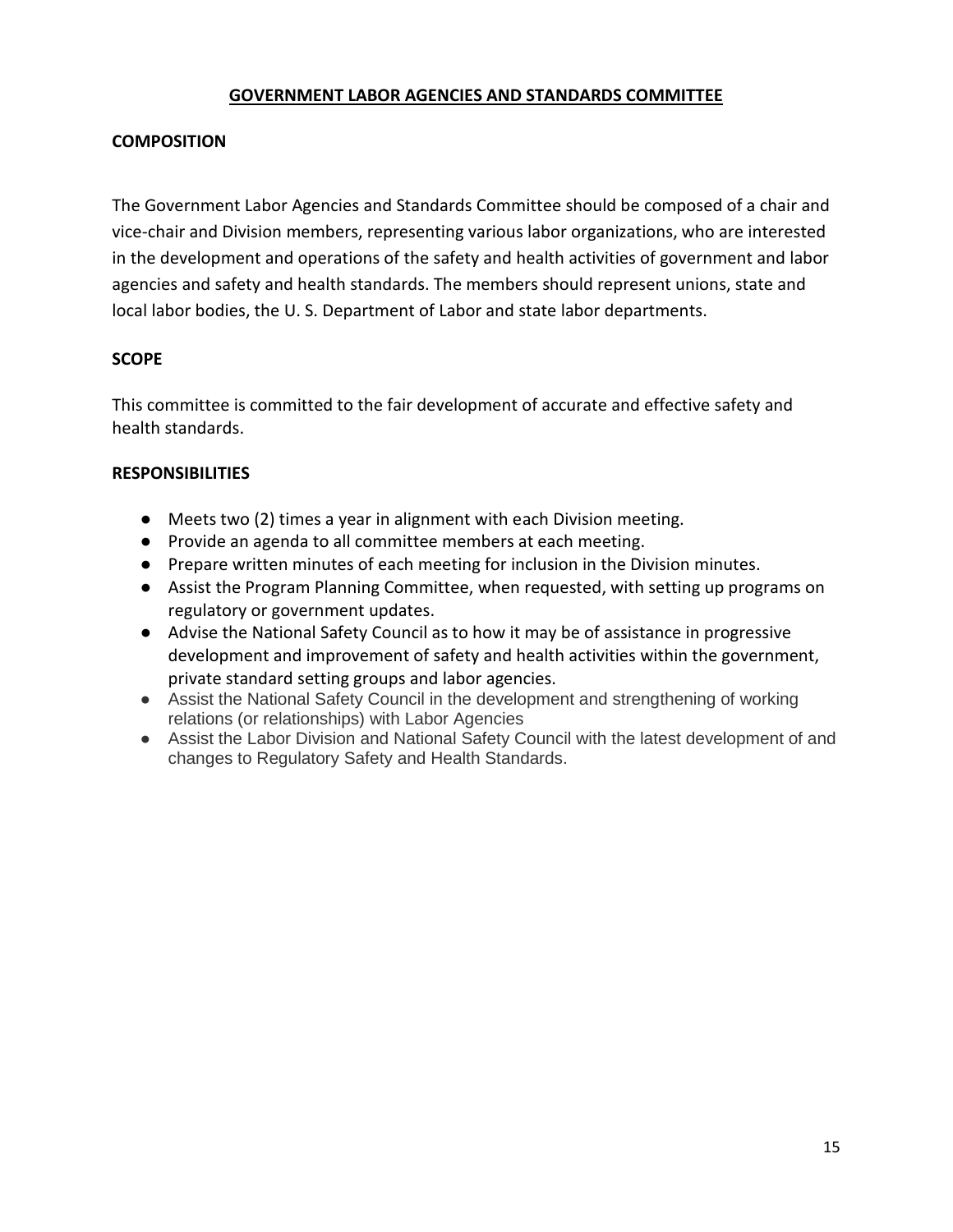## **OCCUPATIONAL DRIVER SAFETY AND HEALTH COMMITTEE**

## **COMPOSITION**

The Occupational Driver Safety and Health Committee should be composed of a chair and vicechair and Division members, representing various labor organizations, who are interested in promoting occupational driver safety programs. It shall also include representatives with other safety and health interests that are associated with occupational drivers.

#### **SCOPE**

This committee is responsible for keeping the Division and Council labor members advised of developments in occupational driver safety programs, impairment, and safety technologies. Members of this committee are encouraged to participate in the NSC Transportation Safety Division and Commercial Vehicle/Fleet Section.

- Meets two (2) times a year in alignment with each Division meeting.
- Provide an agenda to all committee members at each meeting.
- Prepare written minutes of each meeting for inclusion in the Division minutes.
- Assist the Program Planning Committee, when requested, with setting up programs concerning driver health and safety.
- Promote the inclusion of occupational vehicle safety with regard to labor unions. Advise the Labor Division on issues in occupational motor vehicle safety & health.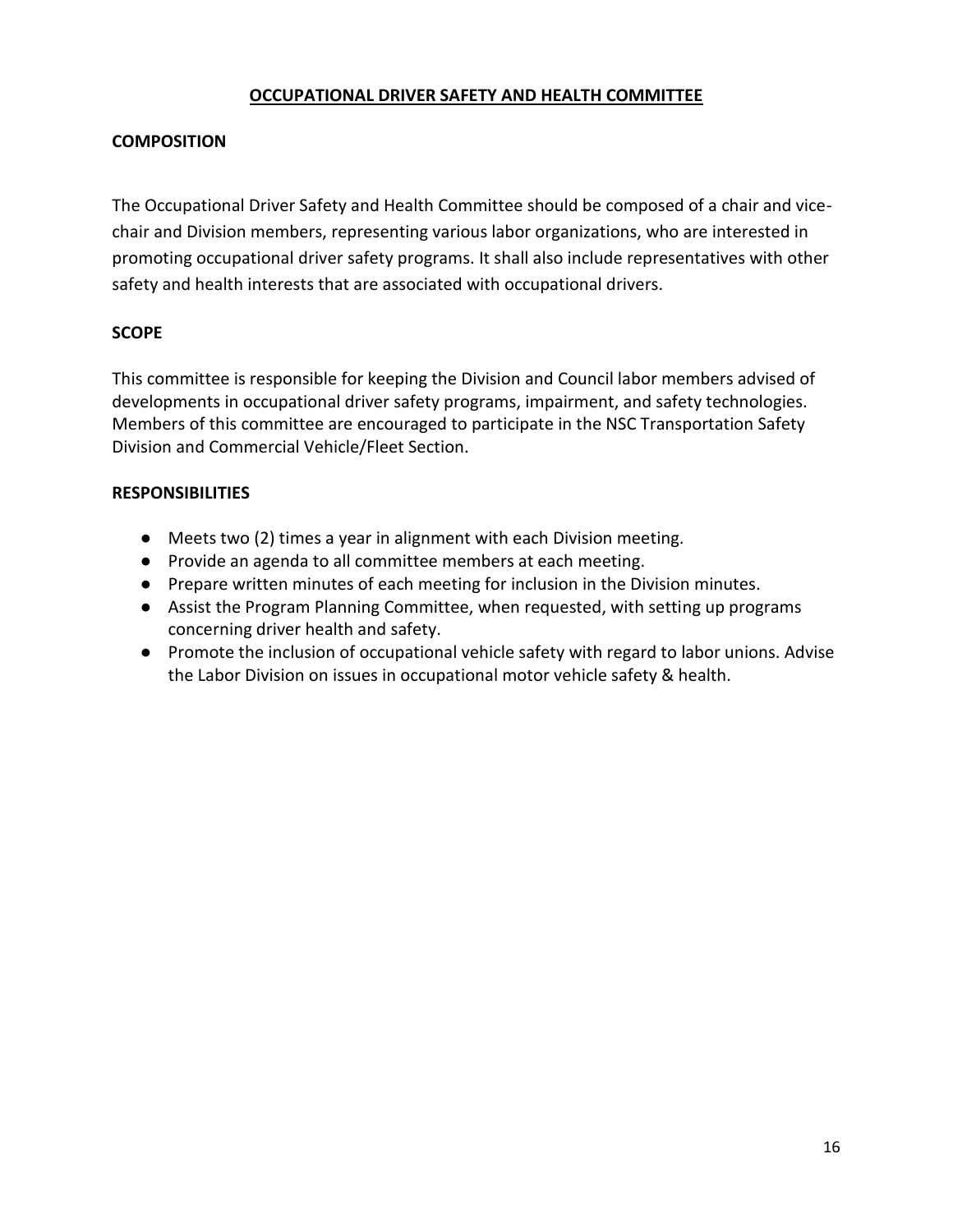## **OCCUPATIONAL AND ENVIRONMENTAL SAFETY AND HEALTH COMMITTEE**

#### **COMPOSITION**

The Occupational and Environmental Safety and Health Committee should be composed of a chair and vice-chair and Division members, representing various labor organizations, who are familiar with or interested in occupational and environmental health.

## **SCOPE**

This committee is responsible for keeping the Division and Council labor members advised of existing occupational and environmental health programs and issues that are of interest to labor and how items from these environments could affect workers health.

- Meets two (2) times a year in alignment with each Division meeting.
- Provide an agenda to all committee members at each meeting.
- Prepare written minutes of each meeting for inclusion in the Division minutes.
- Assist the Program Planning Committee, when requested, with setting up programs concerning occupational and environmental health issues.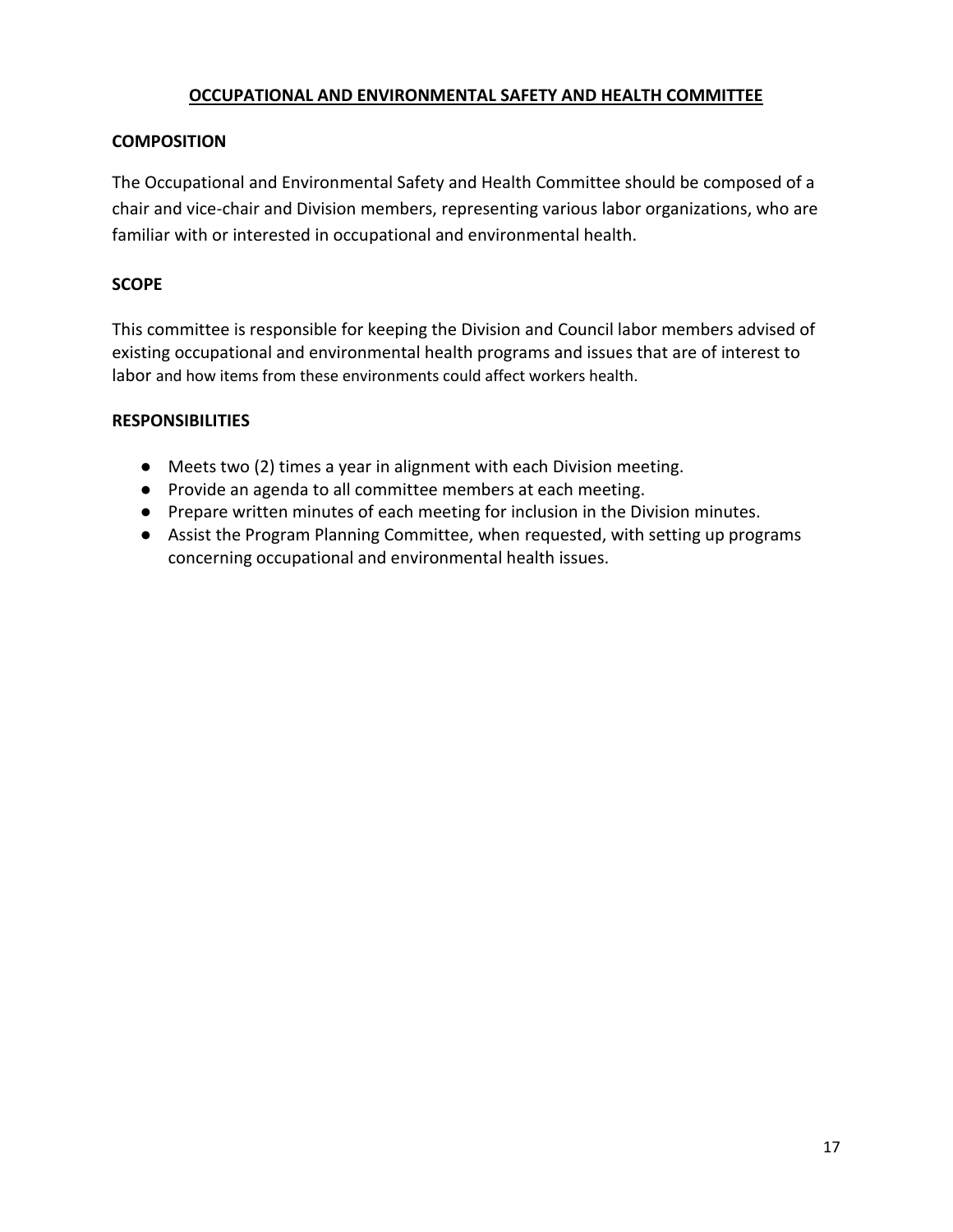## **SENIOR SAFETY ADVOCATES**

## **COMPOSITION**

The Senior Safety Advocate Committee (SSA Committee) will be composed of Honorary Life Members and any retired or senior Labor Division Members who have an interest in the SSA Committee.

All honorary and retired Division members shall have the right to hold office and vote on motions recommended by the SSA Committee only.

#### **SCOPE**

The purpose and scope of the Senior Safety Advocate Committee shall serve as an open forum for the interest of safety and health issues affecting retired and senior citizens. This committee can, should they choose to do so, also help inform the Division on issues surrounding an aging workforce.

- Meets two (2) times a year in alignment with each Division meeting.
- Provide an agenda to all committee members at each meeting.
- Prepare written minutes of each meeting for inclusion in the Division minutes.
- Assist the Program Planning Committee, when requested, with setting up programs connected to retiring and older workers.
- The Chair of the SSA Committee will attend the Executive Committee meeting but will not have a vote.
- SSA members will act as the voice of their senior or retiree groups to promote safety problems for discussion.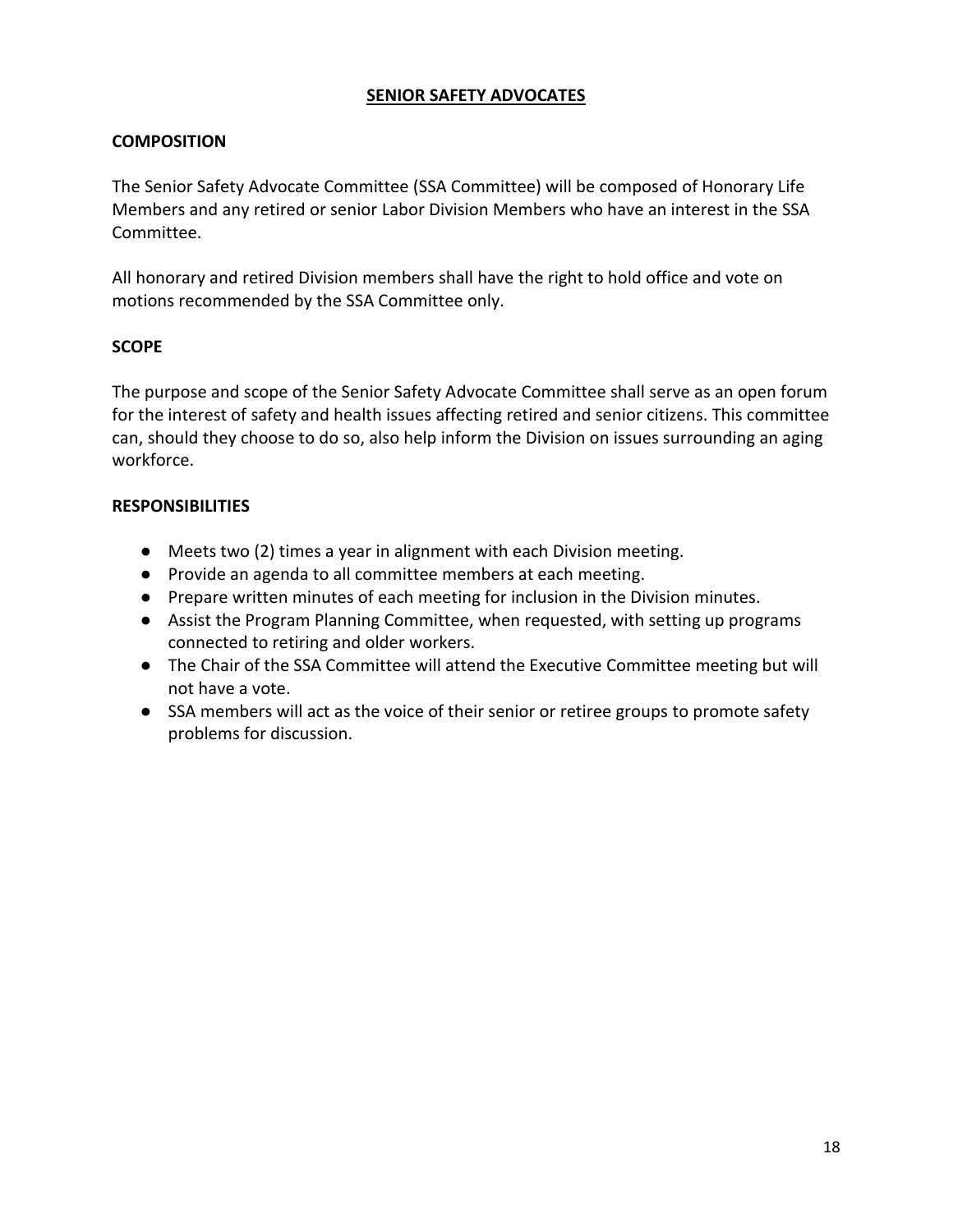#### **TROUBLED WORKERS SAFETY AND HEALTH COMMITTEE**

#### **COMPOSITION**

The Troubled Workers Safety and Health Committee should be composed of a chair and vicechair and Division members, representing various labor organizations, who are familiar with or interested in issues such as impairment in the context of fitness for duty. Fitness for duty impairment issues such as, but not limited to, psychosocial hazards that include workplace harassment, workplace violence, mental health, psychological safety and substance abuse and use are to be considered in the work of this committee.

#### **SCOPE**

This committee recognizes such impairment may come from a variety of sources, including but not limited to drug (prescription or illicit) and alcohol use and abuse, fatigue, psychosocial issues, mental health and psychological safety. It is concerned with the establishment, function and ongoing improvement of programs in unions and industry to address impairment resulting from substance abuse. It shall also be the business of the committee to work to establish and improve mental health and psychological safety programs while addressing impairment issues that result from workplace fatigue, harassment and violence. The committee will also work to ensure safety leaders understand the issues surrounding impairment as noted, or as may become part of the lexicon of the workplace in the future.

- Meets two (2) times a year in alignment with each Division meeting.
- Provide an agenda to all committee members at each meeting.
- Prepare written minutes of each meeting for inclusion in the Division minutes.
- Assist the Program Planning Committee, when requested, with setting up programs concerning troubled workers. Without being solicited by the Program Planning Committee, the committee may also suggest programs to the Program Planning Committee.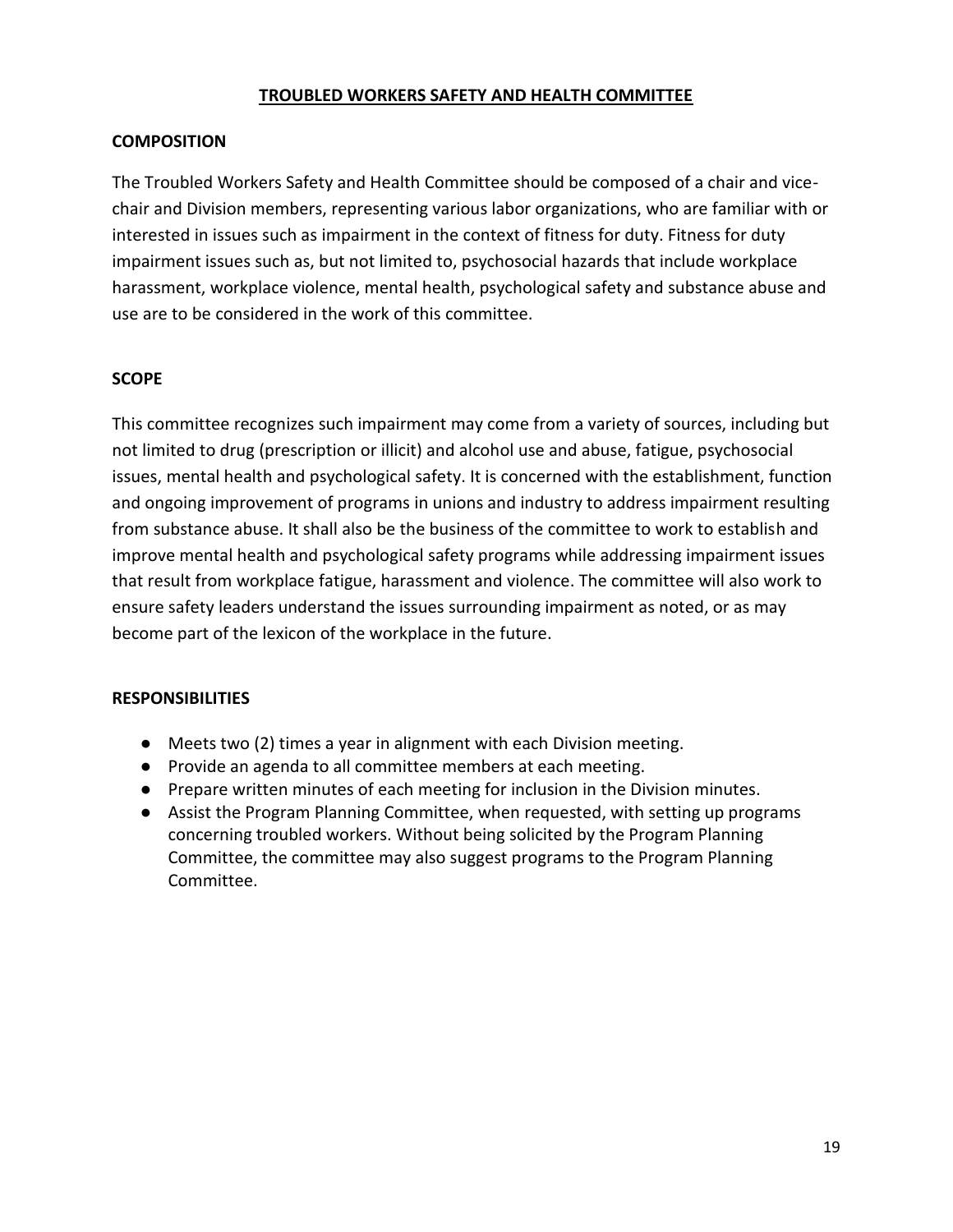# *APPENDIX III PROFESSIONAL COMMITTEES*

## **CONSTRUCTION SAFETY AND HEALTH COMMITTEE**

#### **COMPOSITION**

The Construction Safety and Health Committee should be composed of a chair and vice-chair and Division members, representing various labor organizations, who are familiar with or interested in the building and construction trades.

#### **SCOPE**

The committee is responsible for monitoring, discussion and informing the full Labor Division of events and emerging safety issues in the construction industry safety and health field.

- Meets two (2) times a year in alignment with each Division meeting.
- Provide an agenda to all committee members at each meeting.
- Prepare written minutes of each meeting for inclusion in the Division minutes.
- Assist the Program Planning Committee, when requested, with setting up programs concerning construction safety and health.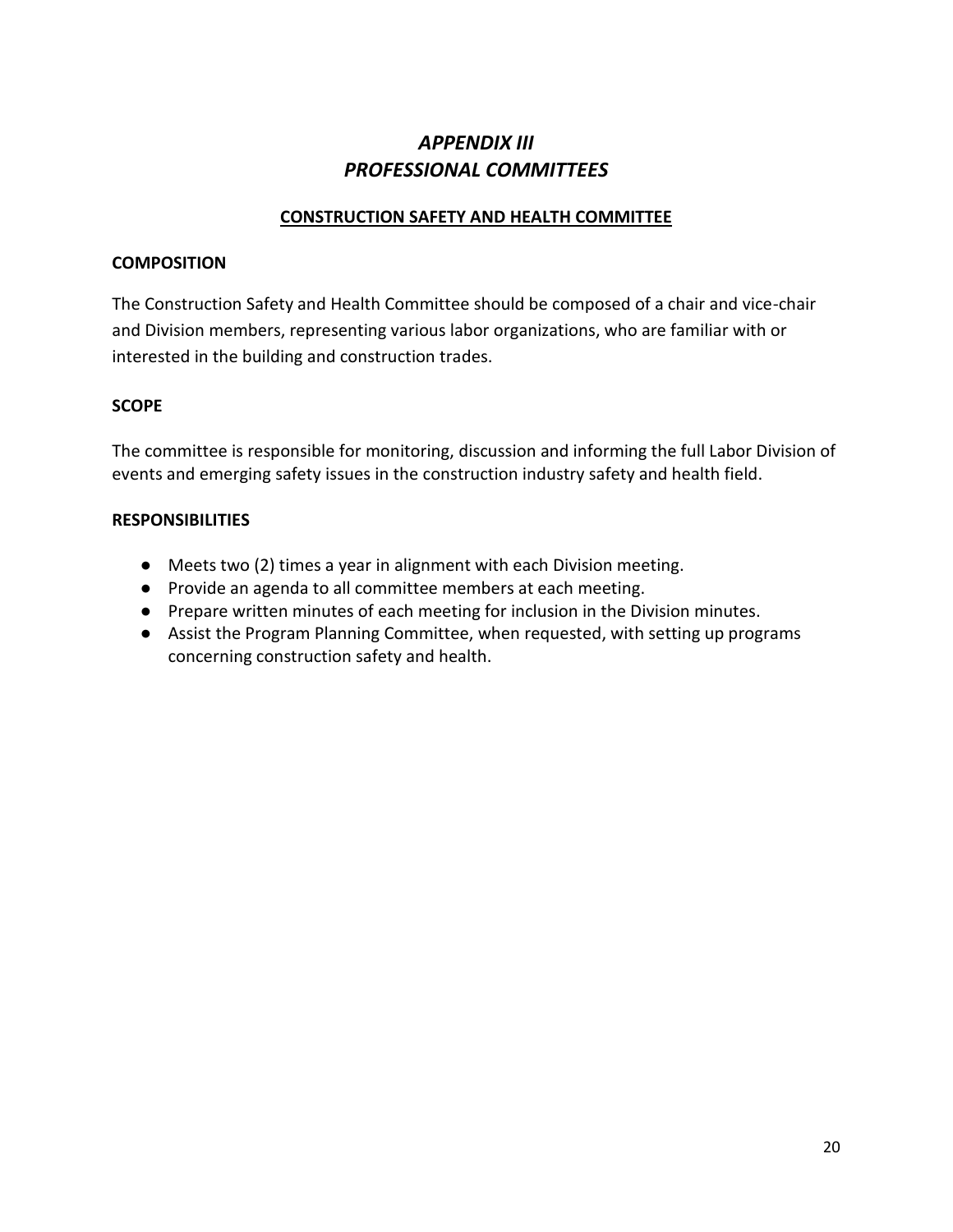#### **INDUSTRIAL SAFETY AND HEALTH COMMITTEE**

## **COMPOSITION**

The Industrial Safety and Health Committee should be composed of a chair and vice-chair and Division members, representing various labor organizations, who are familiar with or interested in the general industrial settings.

## **SCOPE**

The committee is responsible for monitoring, discussion and informing the full Labor Division of events and emerging safety issues in general industry.

- Meets two (2) times a year in alignment with each Division meeting.
- Provide an agenda to all committee members at each meeting.
- Prepare written minutes of each meeting for inclusion in the Division minutes.
- Assist the Program Planning Committee, when requested, with setting up programs concerning industrial safety and health.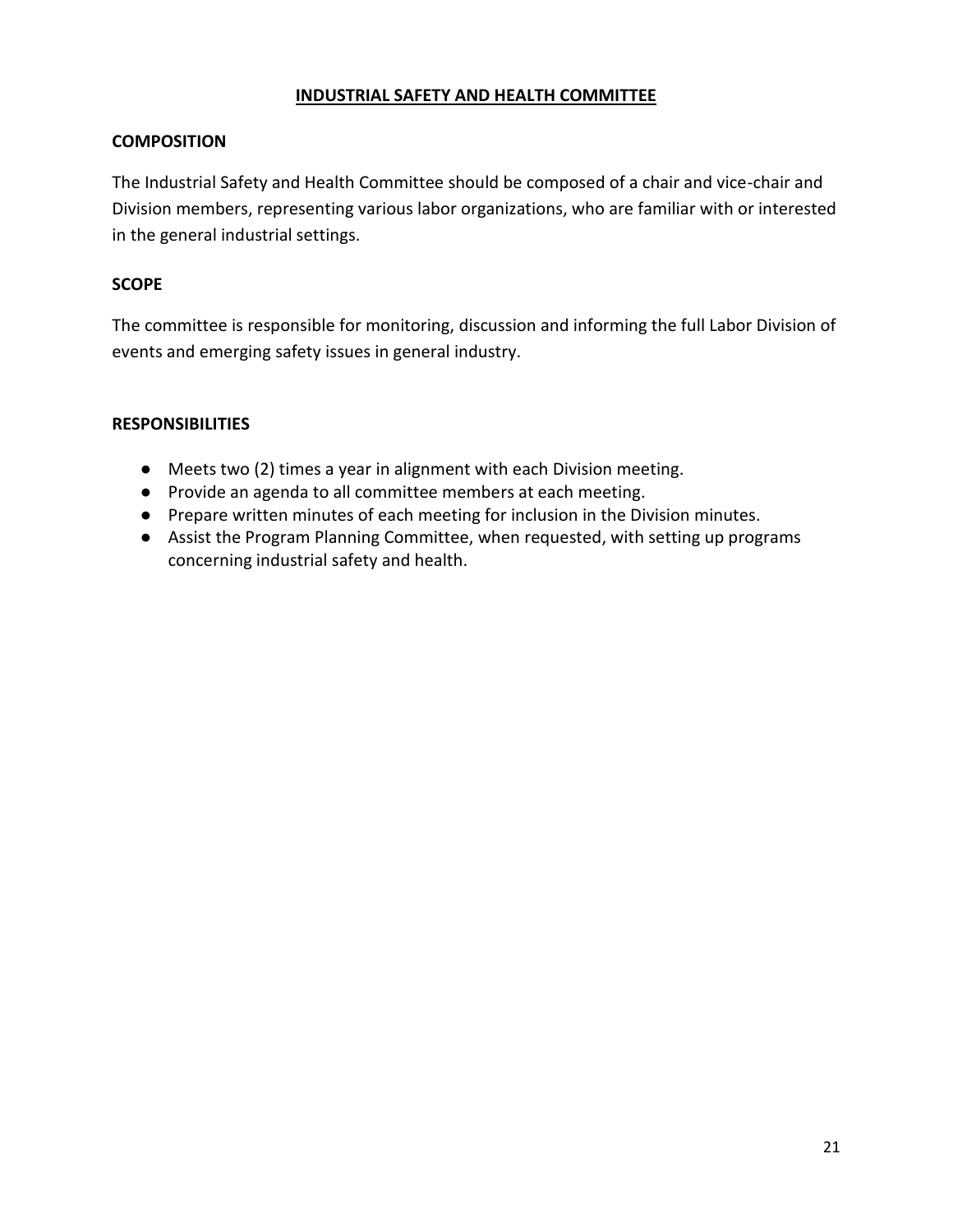#### **MARITIME INDUSTRIES SAFETY AND HEALTH COMMITTEE**

## **COMPOSITION**

The Maritime Safety and Health Committee should be composed of a chair and vice-chair and Division members, representing various labor organizations, who are familiar with or interested in maritime activities.

## **SCOPE**

The committee is responsible for monitoring, discussion and informing the full Labor Division of events and emerging safety issues in the maritime industry.

- Meets two (2) times a year in alignment with each Division meeting.
- Provide an agenda to all committee members at each meeting.
- Prepare written minutes of each meeting for inclusion in the Division minutes.
- Assist the Program Planning Committee, when requested, with setting up programs concerning maritime safety and health.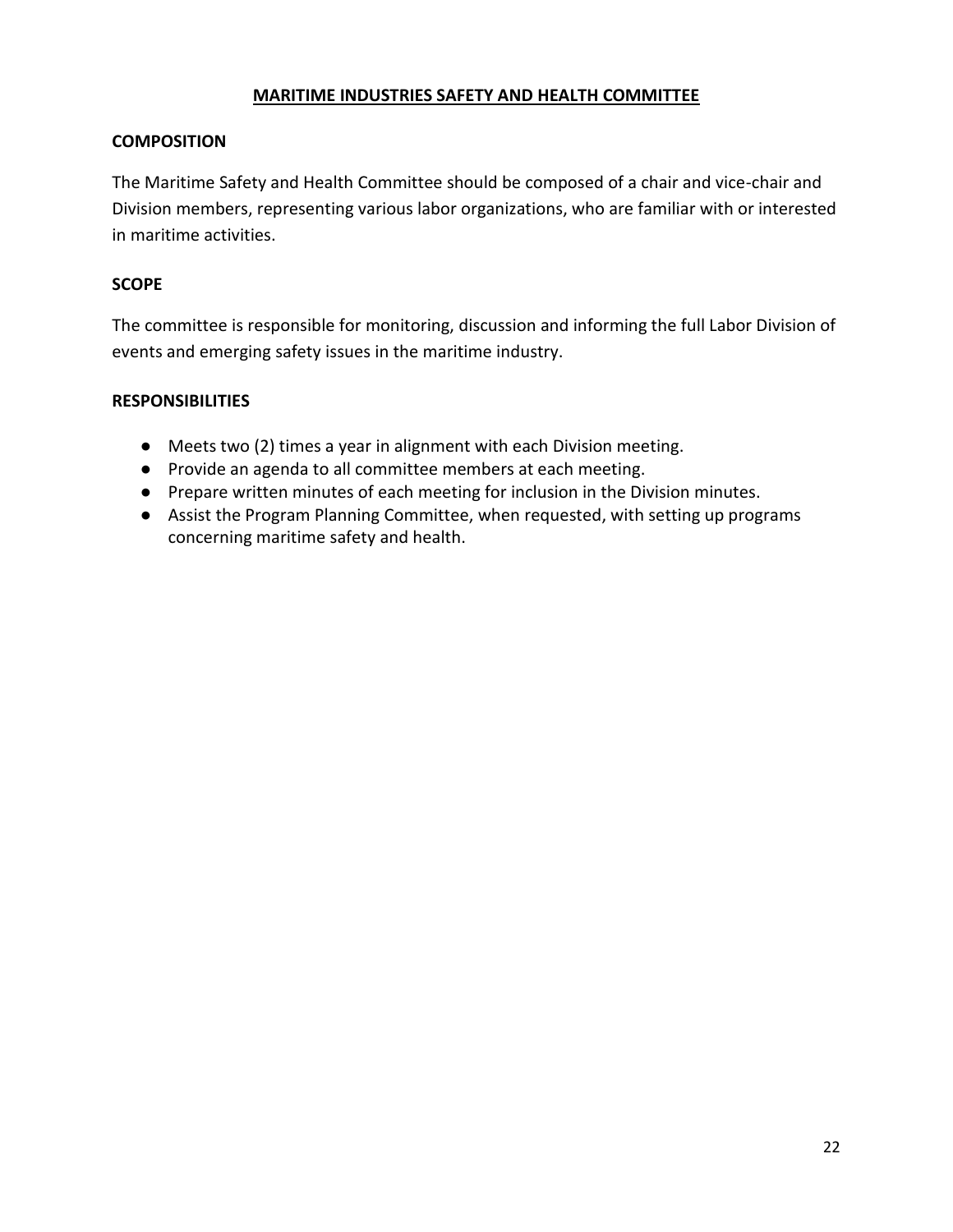## **TRANSPORTATION SAFETY AND HEALTH COMMITTEE**

## **COMPOSITION**

The Transportation Safety and Health Committee should be composed of a chair and vice-chair and Division members, representing various labor organizations, who are familiar with or interested in transportation activities. The committee shall try to include representatives from unions of airline, bus, maritime, railway, taxicab and trucking industries.

## **SCOPE**

The committee is responsible for monitoring, discussion and informing the full Labor Division of events and emerging safety issues in the transportation industry.

- Meets two (2) times a year in alignment with each Division meeting.
- Provide an agenda to all committee members at each meeting.
- Prepare written minutes of each meeting for inclusion in the Division minutes.
- Assist the Program Planning Committee, when requested, with setting up programs related to transportation safety and health.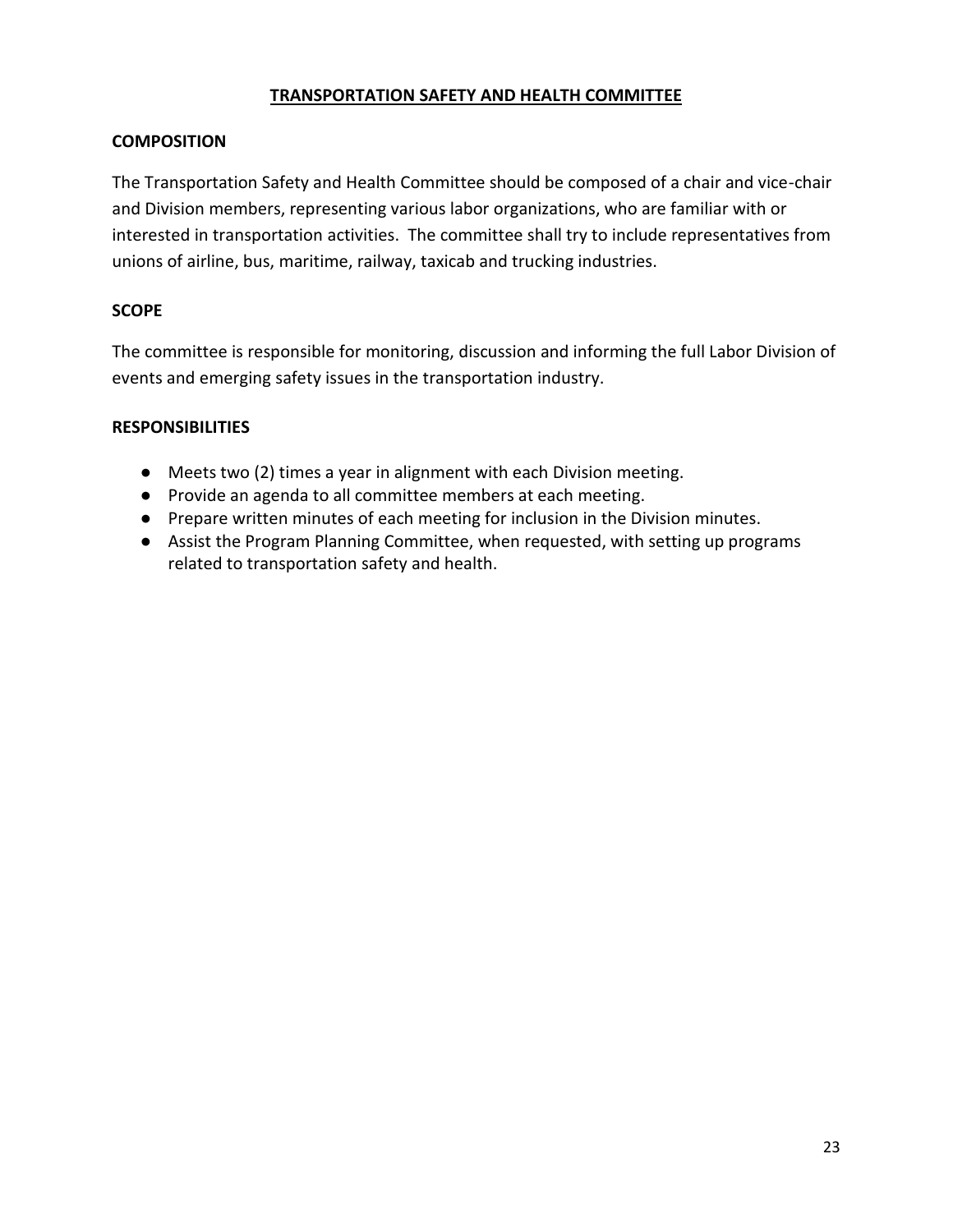## **UTILITIES SAFETY AND HEALTH COMMITTEE**

## **COMPOSITION**

The Utilities Safety and Health Committee should be composed of a chair and vice-chair and Division members, representing various labor organizations, who are familiar with or interested in the utility industry.

## **SCOPE**

The committee is responsible for monitoring, discussion and informing the full Labor Division of events and emerging safety issues in the utility industry. It shall serve as an open forum for the interest of safety and health in the Utility industry, including gas, electric, communications, water and wastewater utilities. For those interested, it shall provide an open forum in all utility related construction and maintenance concerns for the exchange of information and ideas to improve safety for workers, their families and the public.

- Meets two (2) times a year in alignment with each Division meeting.
- Provide an agenda to all committee members at each meeting.
- Prepare written minutes of each meeting for inclusion in the Division minutes.
- Assist the Program Planning Committee, when requested, with setting up programs related to utilities safety and health. Without being solicited by the Program Planning Committee, the committee may also suggest programs to the Program Planning Committee.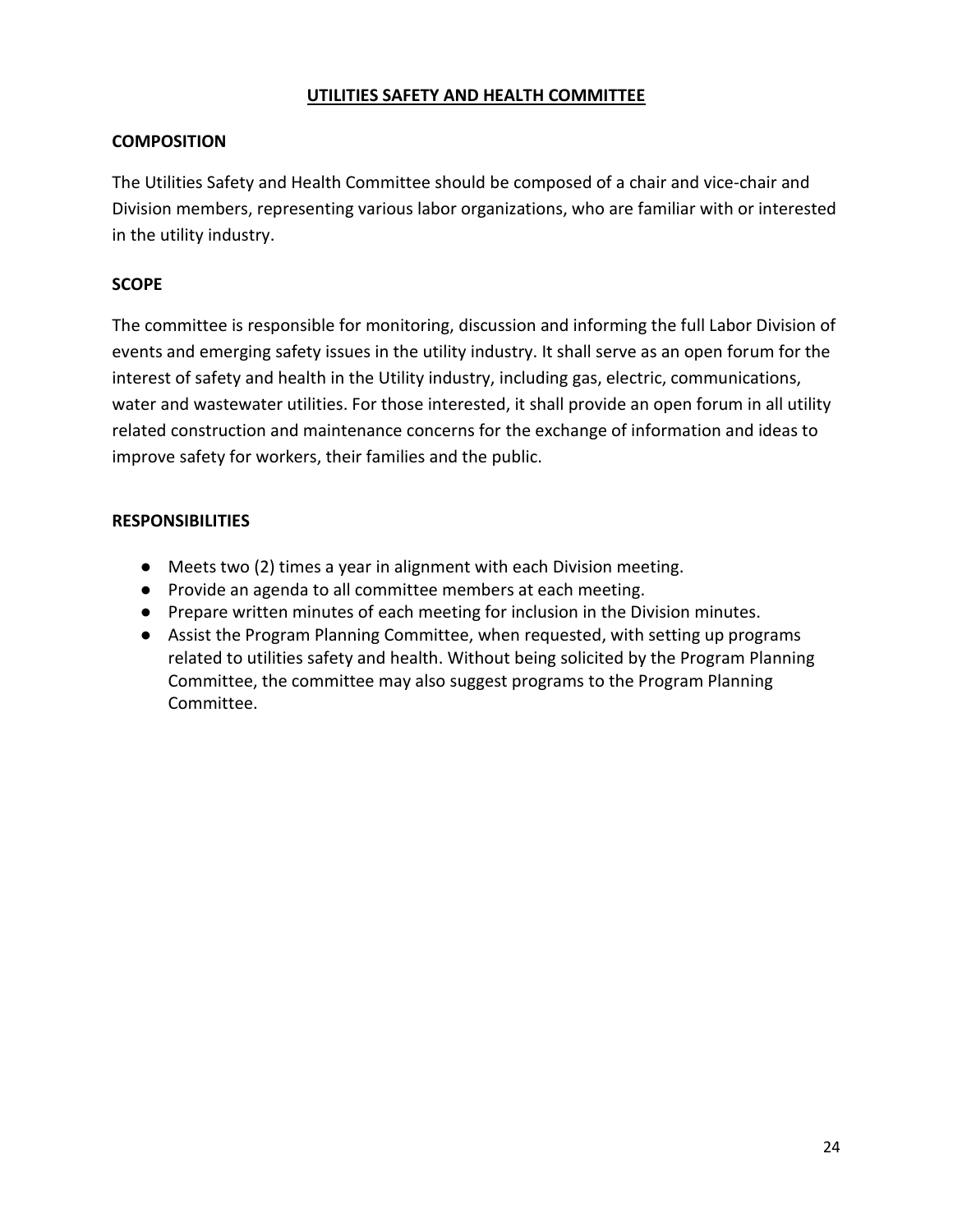# *APPENDIX IV STANDING COMMITTEES*

## **Please see Section 9 of the bylaws for all responsibilities, composition and duties of the Executive and Nominating Committees**